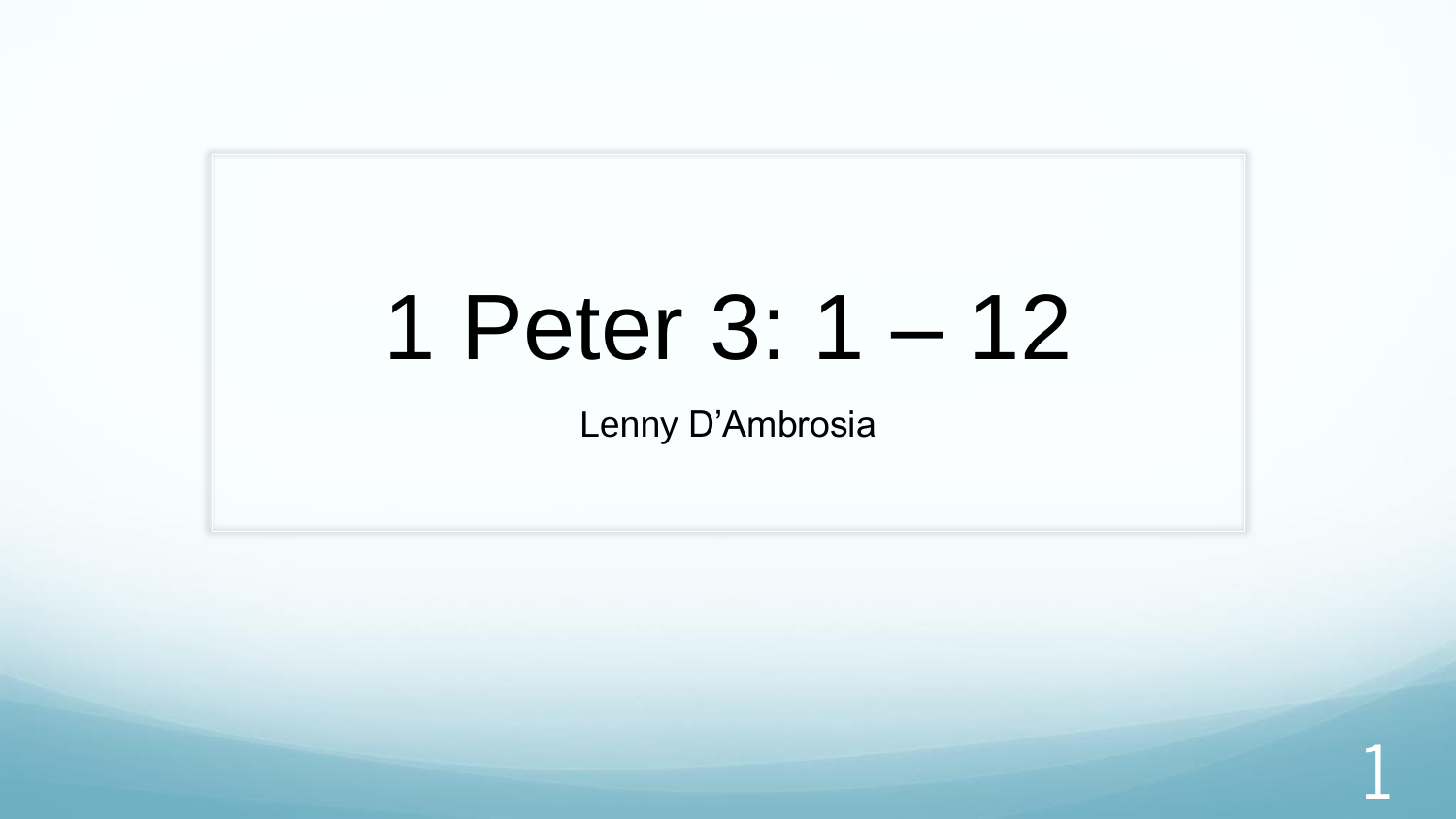### 1 Peter 3: 1 - 12

# **F. Honor Authority**

- 1. Submission to the Government Vs 13-17
- 2. Submission in business Vs 18-20
- 3. Jesus is our example Vs 21-25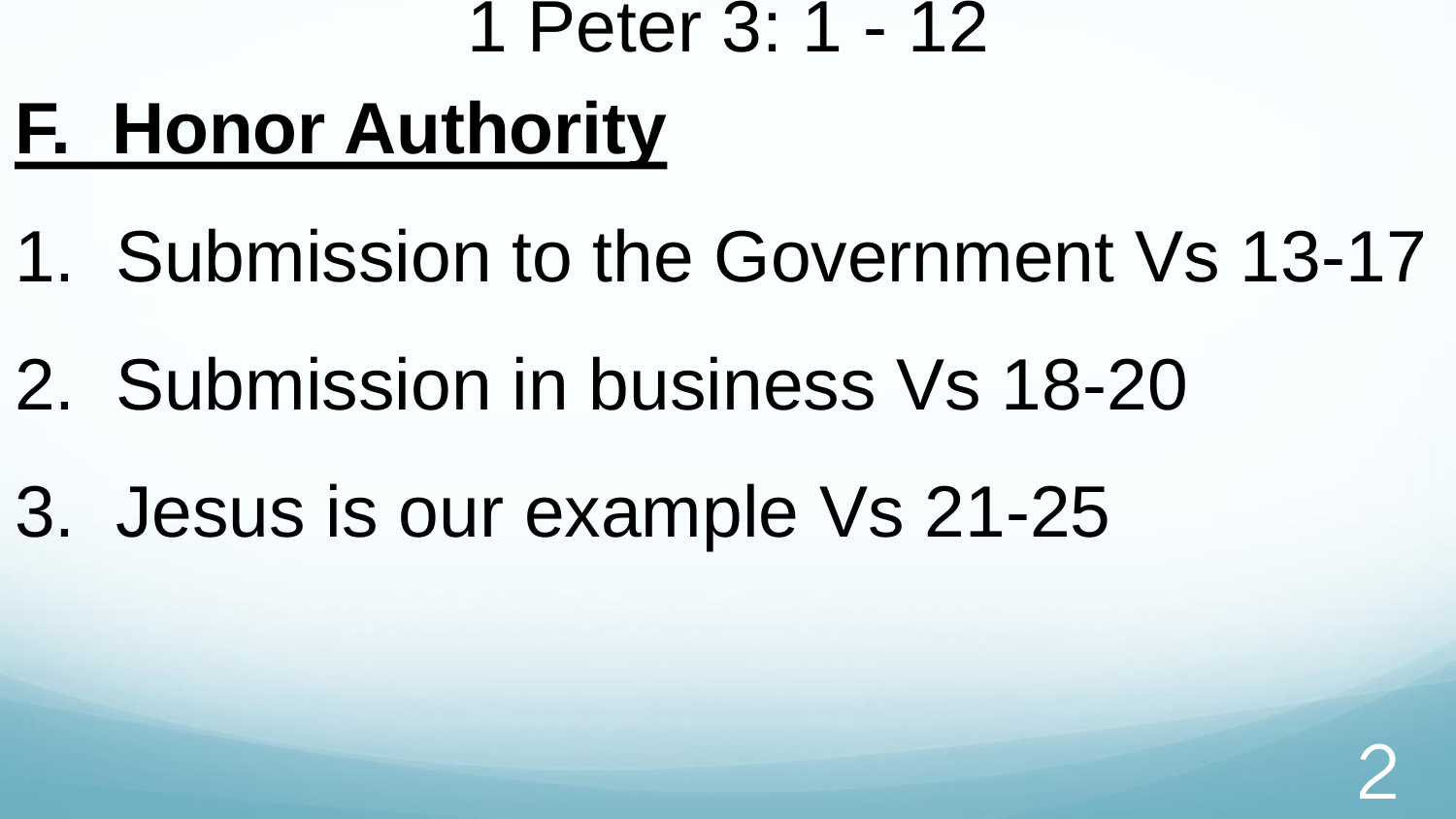### 1 Peter 3: 1 - 12

### **4/11/21**

# Ch 3: 1-12 **G. Honor Marriage**

### 1. Submission in Marriage

# 2. Live righteously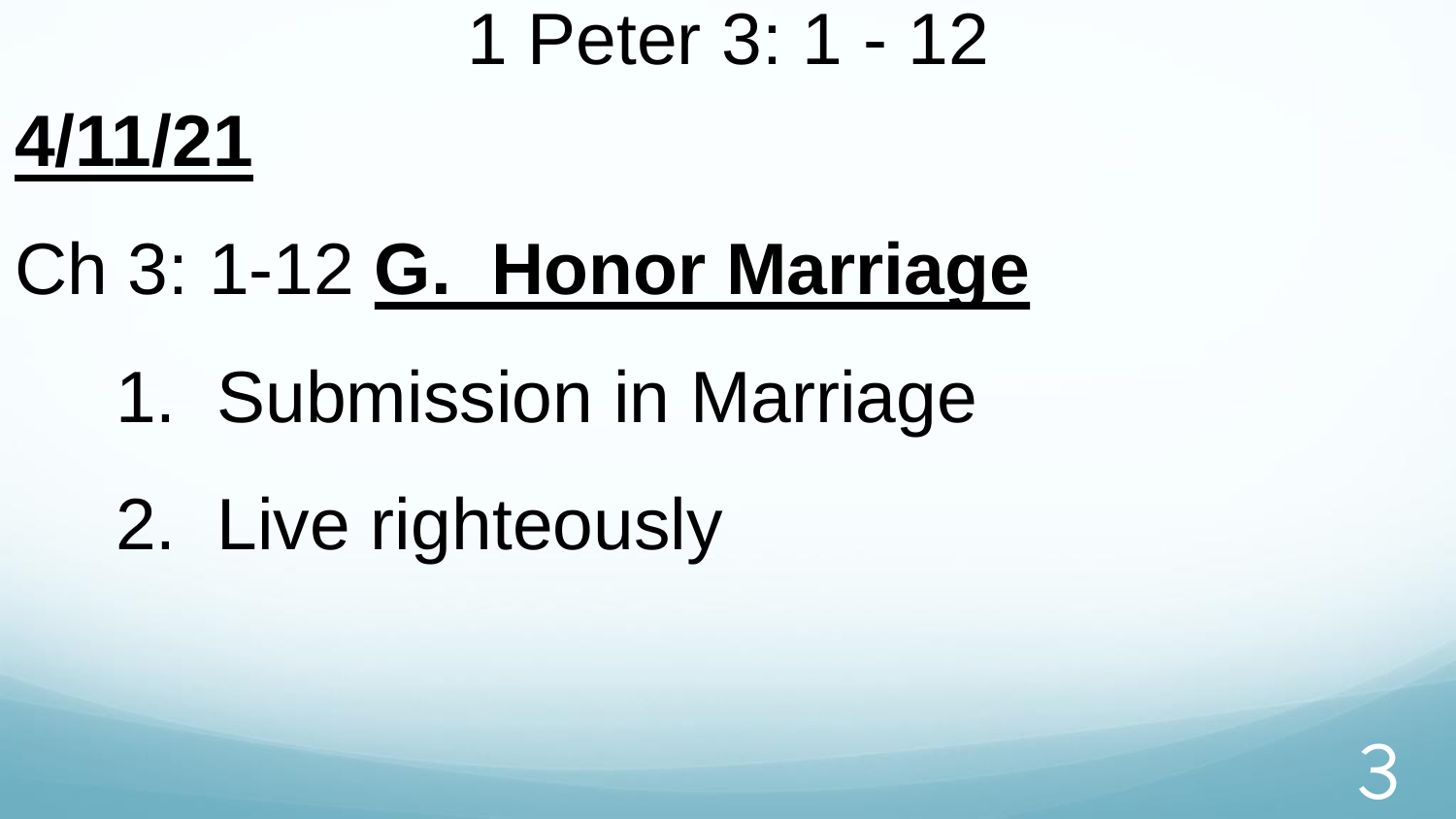**1. What are the challenges of being a wife? ([3:1\)](http://www.crossbooks.com/verse.asp?ref=1Pe+3%3A1)**

### **1 Peter 3:1**

- <sup>1</sup> In the same way, you wives, be **submissive to your own husbands** so
- that even if any *of them* are disobedient to the word, they may be won without a word
- by the behavior of their wives,

### **Submission to your husband**  $\overline{4}$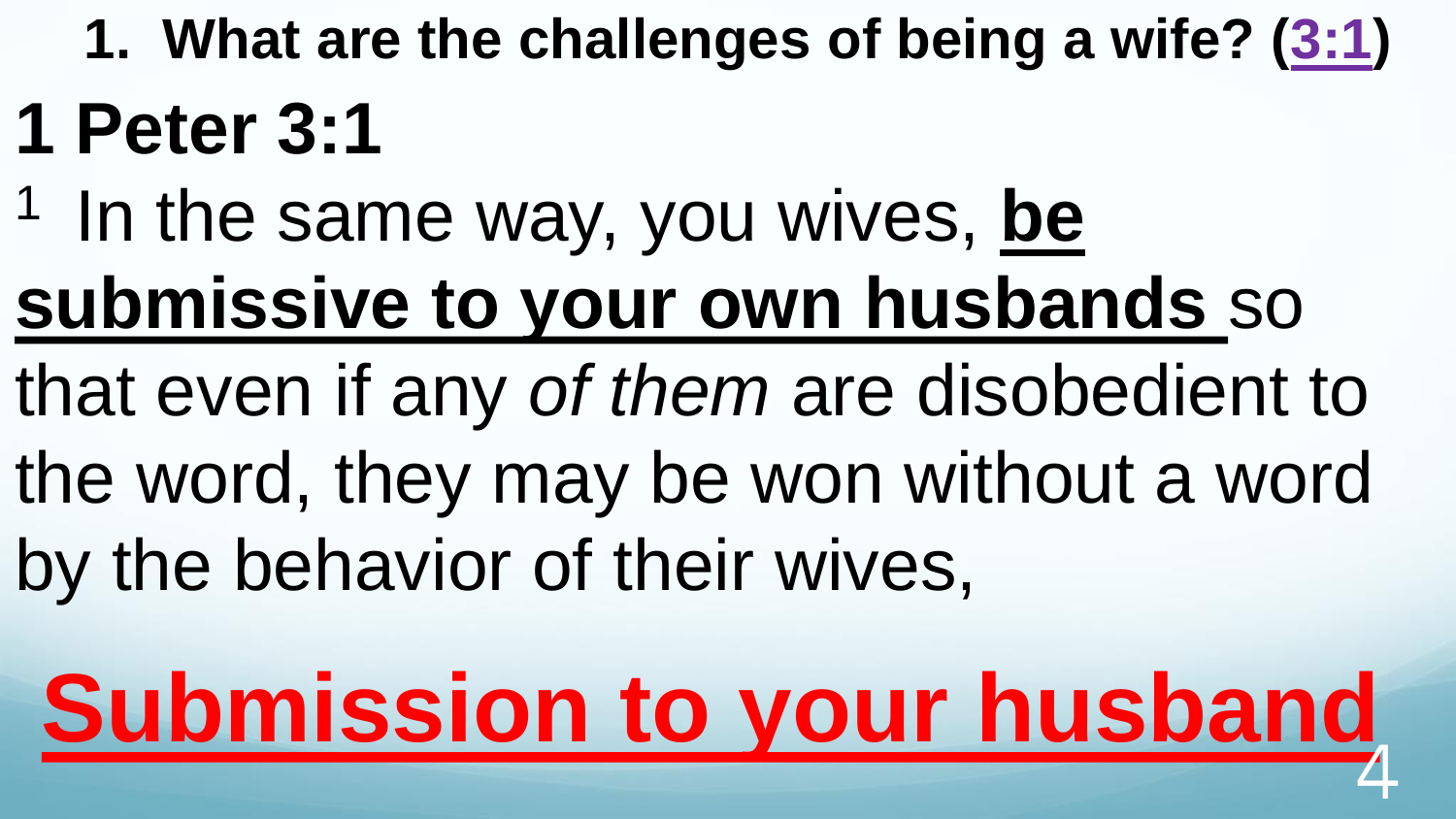**1. What are the challenges of being a wife? ([3:1\)](http://www.crossbooks.com/verse.asp?ref=1Pe+3%3A1)** A. Submission of a wife is a privilege, the privilege of glorifying God.

B. Subjection is order, cooperation, relationship, and partnership—that a husband and wife are to walk *together, hand in hand*, throughout life.

C. Christian wives seek rather opportunities to imitate Christ in willing subjection to service. 5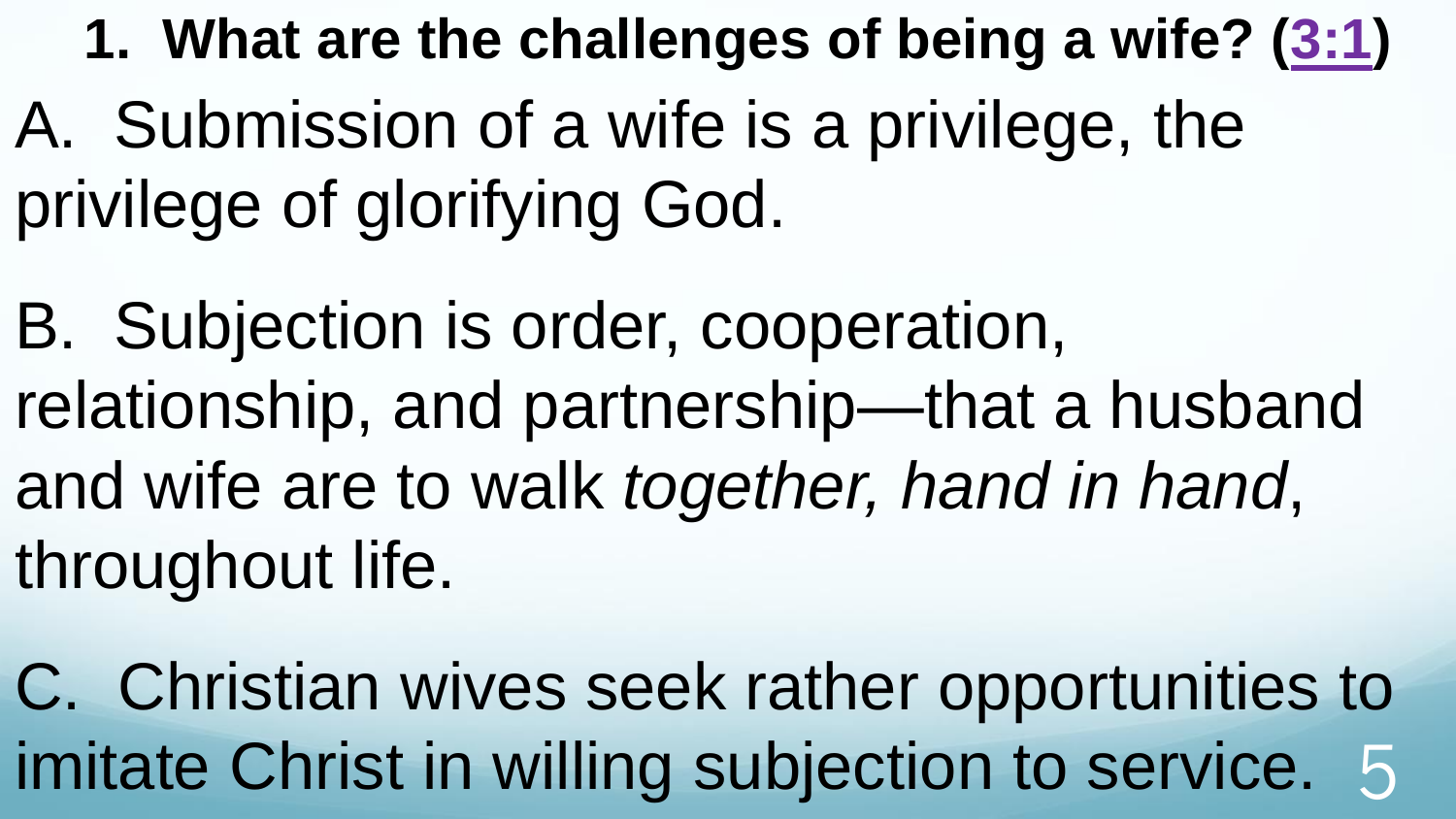**2. Why did Peter encourage wives to submit to their husbands? ([3:1-2\)](http://www.crossbooks.com/verse.asp?ref=1Pe+3%3A1-2)**

### **1 Peter 3:1-2**

<sup>1</sup> In the same way, you wives, **be submissive to your own husbands** so that even **if any** *of them* **are disobedient to the word, they may be won without a word by the behavior of their wives**, <sup>2</sup>**as they observe your chaste and respectful behavior**.

**Win over their unbelieving husband without a word by their behavior and with their chaste**  and respectful behavior.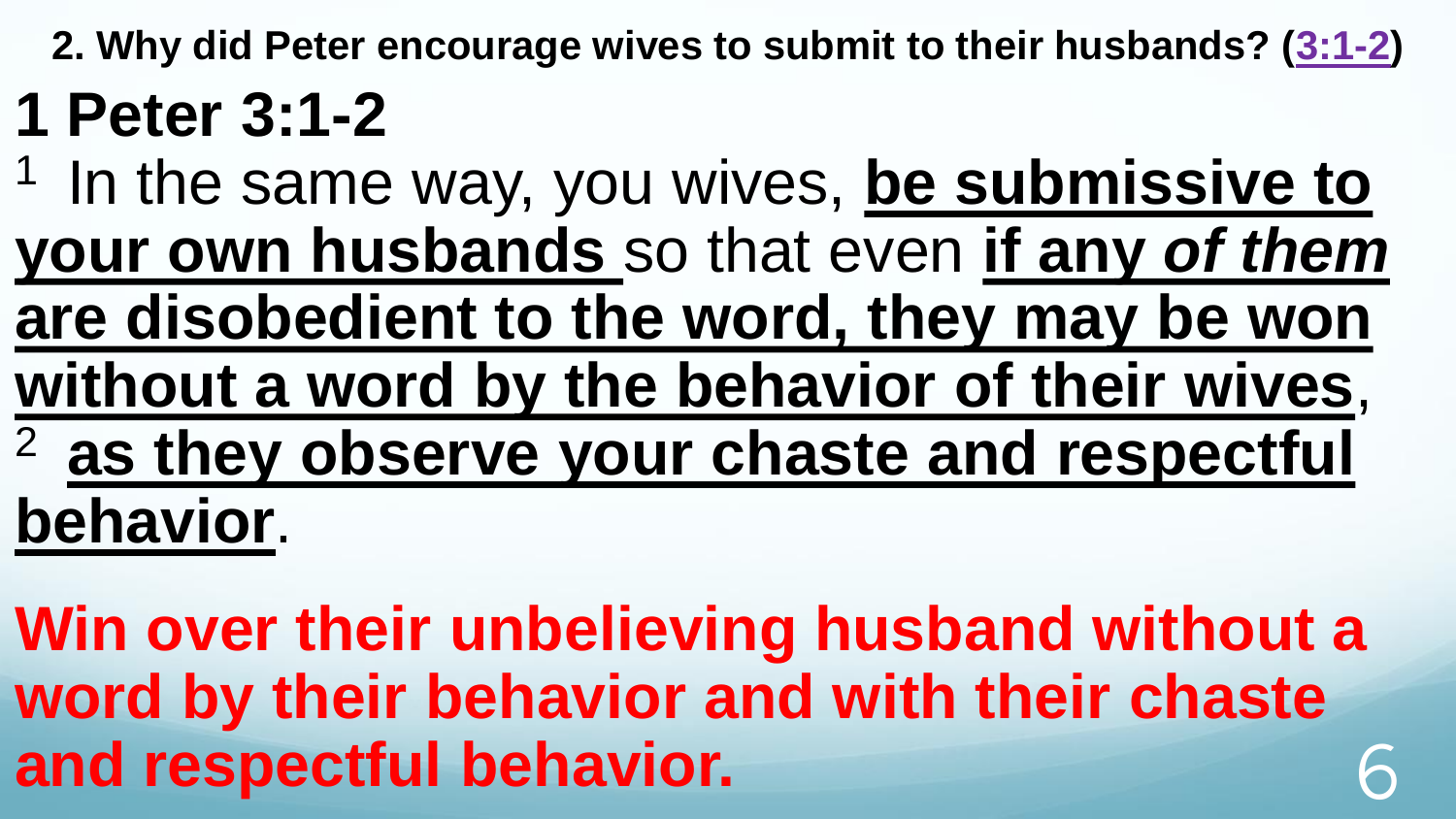# **Keys to a Christian Marriage 1. Love God 2. Love your spouse 3. Love your children 4. Love yourself** <sup>7</sup>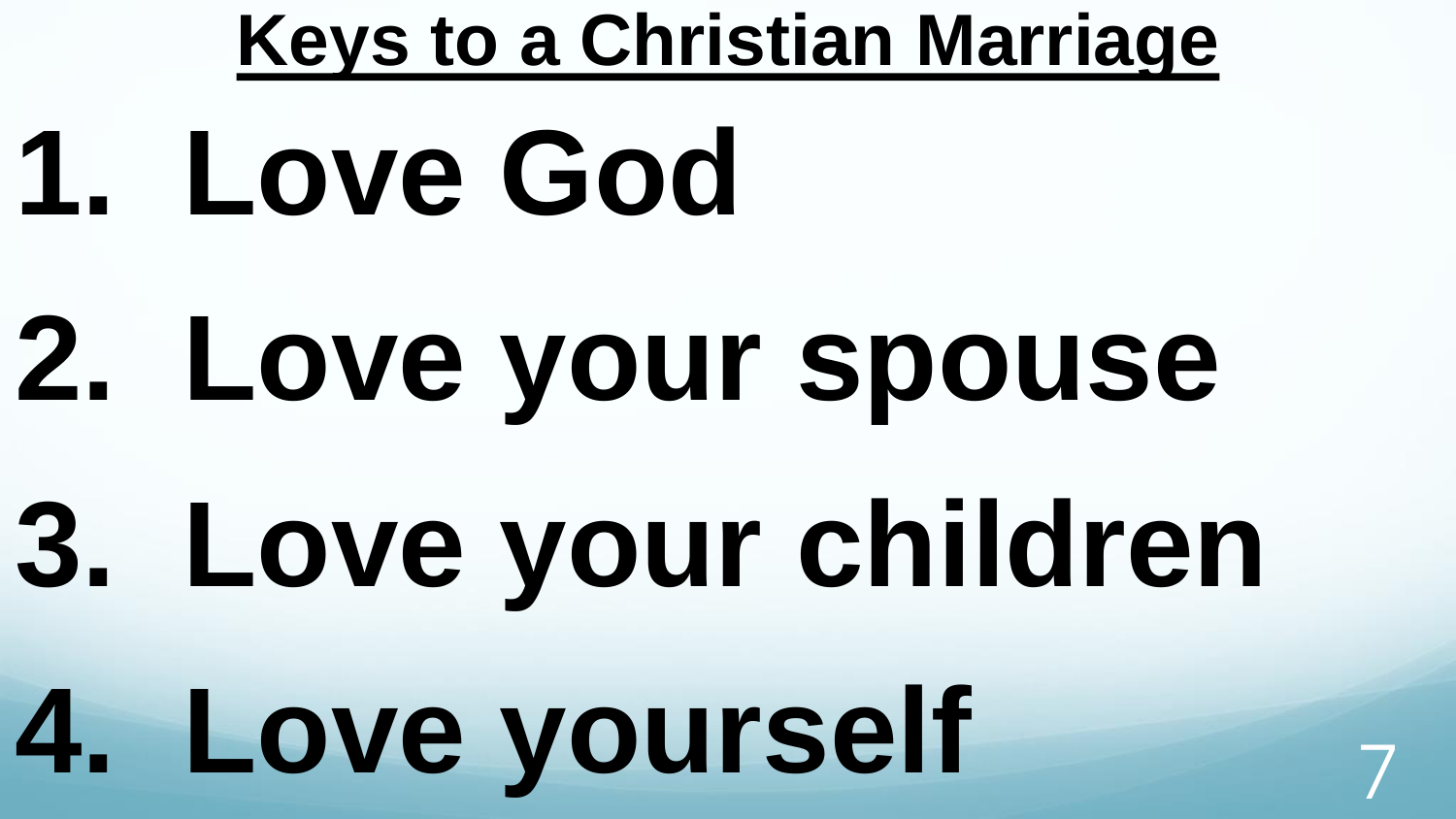# **God's Pattern for Marriage**

There are **three parties involved in the union of marriage** – **man**, **woman** and **God.**

Marriage is a **covenant** between a man, a woman, and God. **Man and woman, by mutual consent, enter the arrangement.** But the procedure, in order to be **valid**, must be **consistent with divine law**.

Marriage was designed and inaugurated by **the Creator**, then **He** has the **authority to set the rules**.

God created man in his own image, in the image of God created he him; male and female created he them" (**Genesis 1:27**).

Jehovah created man, and from his side fashioned his wife. The two were designed to "cleave" to one another (**Gen. 2:21-25**) 8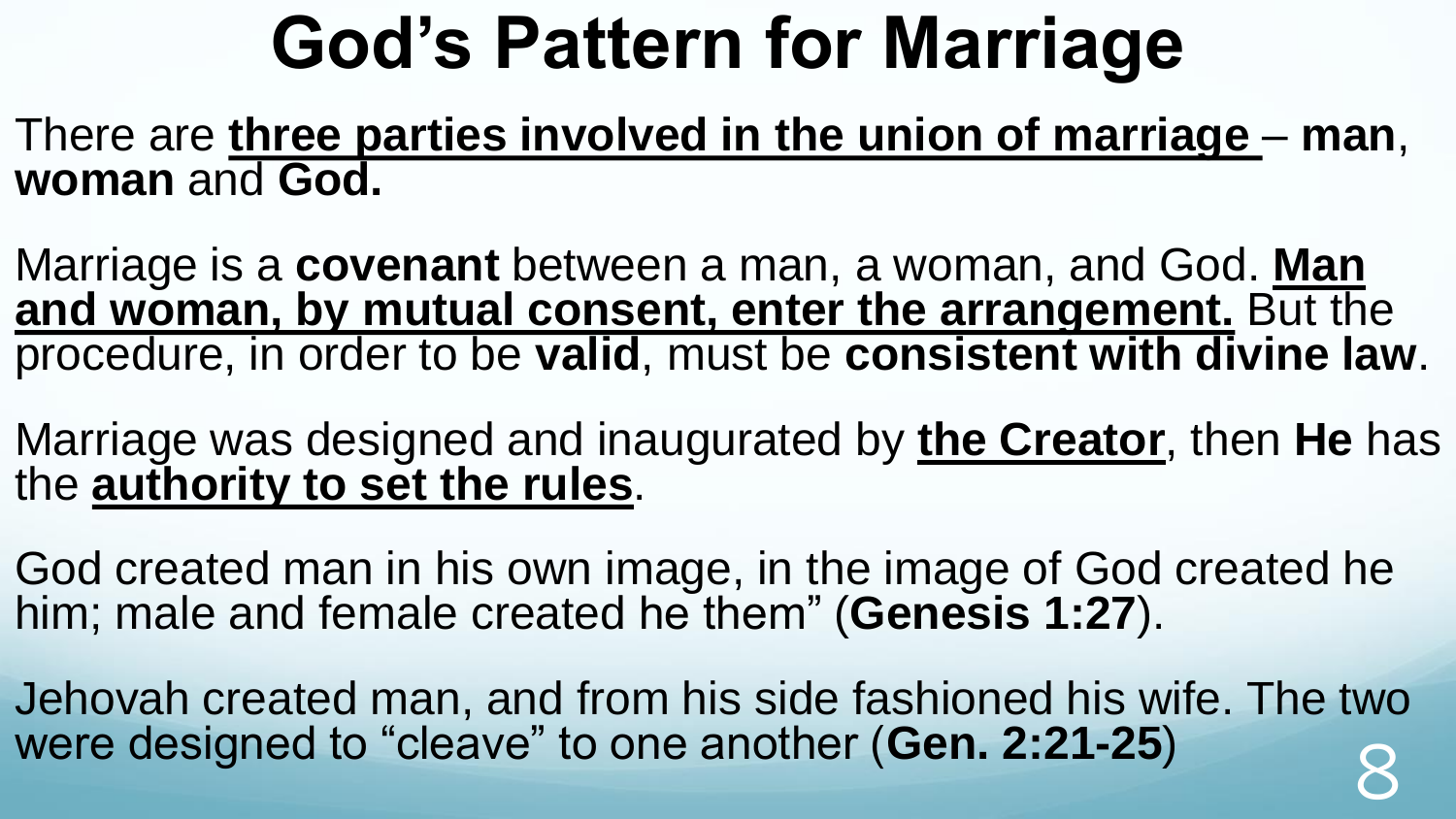# **God's Pattern for Marriage**

### **Godly Marriages are beautiful and joyful relationships.**

**In a Christian marriage the fruit of the Spirit is an integral part of their relationship.**

### **Galatians 5:22-25**

<sup>22</sup> But the fruit of the Spirit is love, joy, peace, patience, kindness, goodness, faithfulness,

 $23$  gentleness, self-control; against such things there is no law.  $24$  Now those who belong to Christ Jesus have crucified the flesh with its passions and desires.

<sup>25</sup> If we live by the Spirit, let us also walk by the Spirit.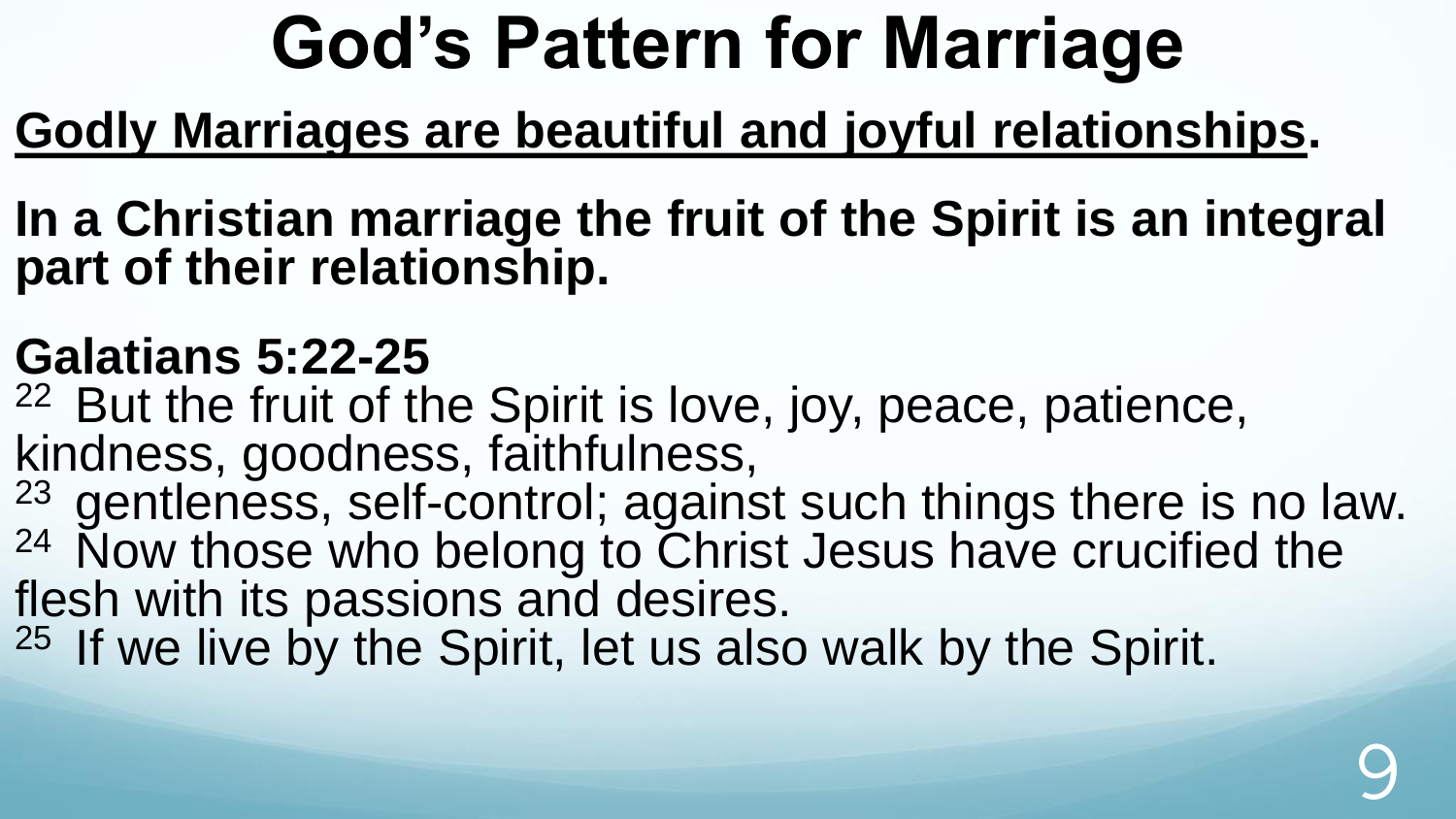### **Divine Origin 1 Corinthians 7:1-2**

- <sup>1</sup> Now concerning the things about which you wrote, it is good for a man not to touch
- a woman.
- <sup>2</sup> But because of immoralities, **each man is**
- **to have his own wife**, and **each woman is to have her own husband**.

10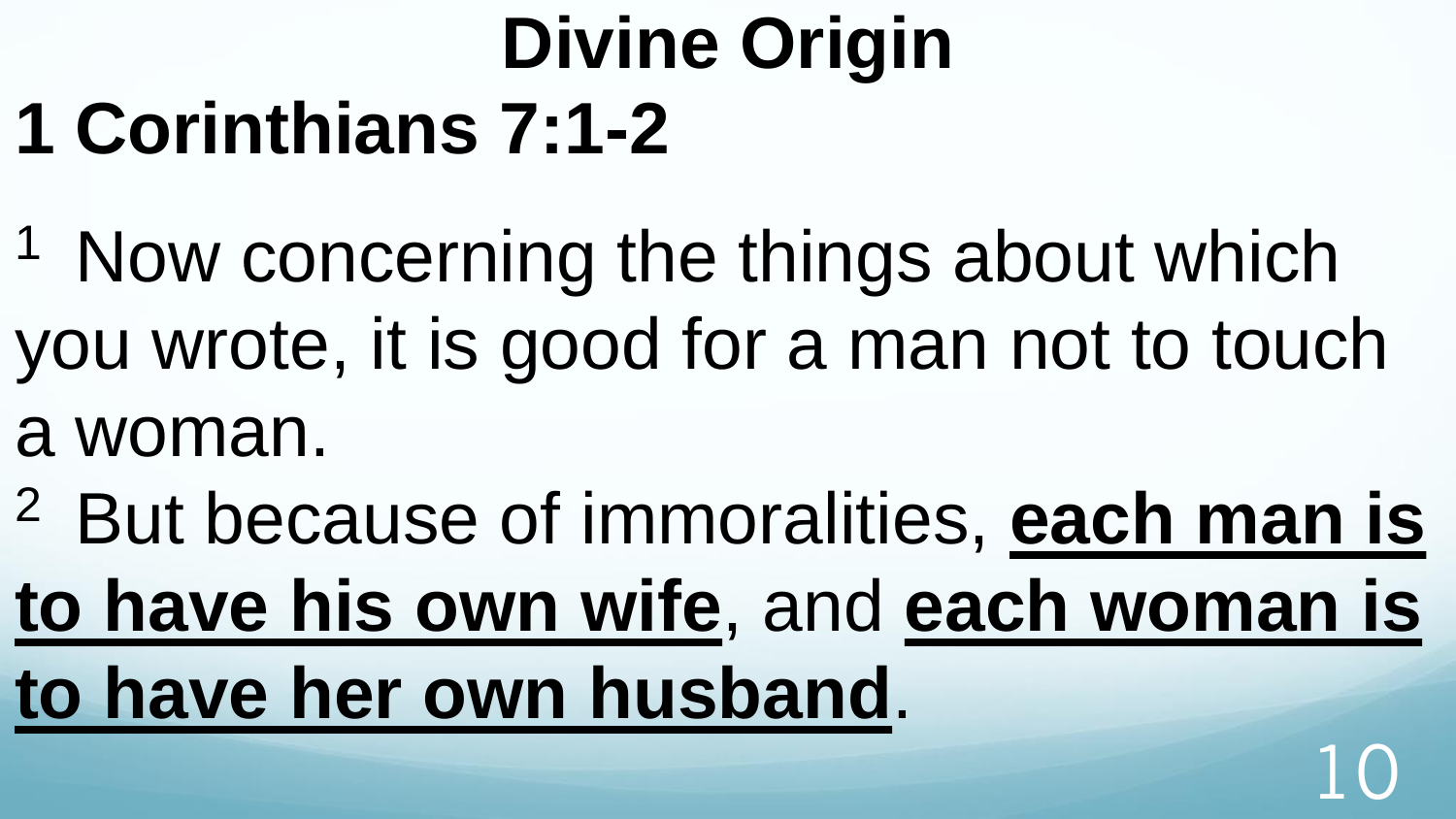### **Divine Pattern**

**Ephesians 5:31** "For this reason a man shall leave his father and mother and be joined to his wife, and *the two shall become one* flesh."

**Genesis 3:16** Your desire shall be for your husband, and he shall rule over you.

**Ephesians 5:22-25** Wives, submit to your own husbands, as to the Lord. For the husband is head of the wife, as also Christ is head of the church; and He is the Savior of the body. Therefore, just as the church is subject to Christ, so let the wives be to their own husbands in everything. Husbands, love your wives, just as Christ also loved the church and gave Himself for it. 11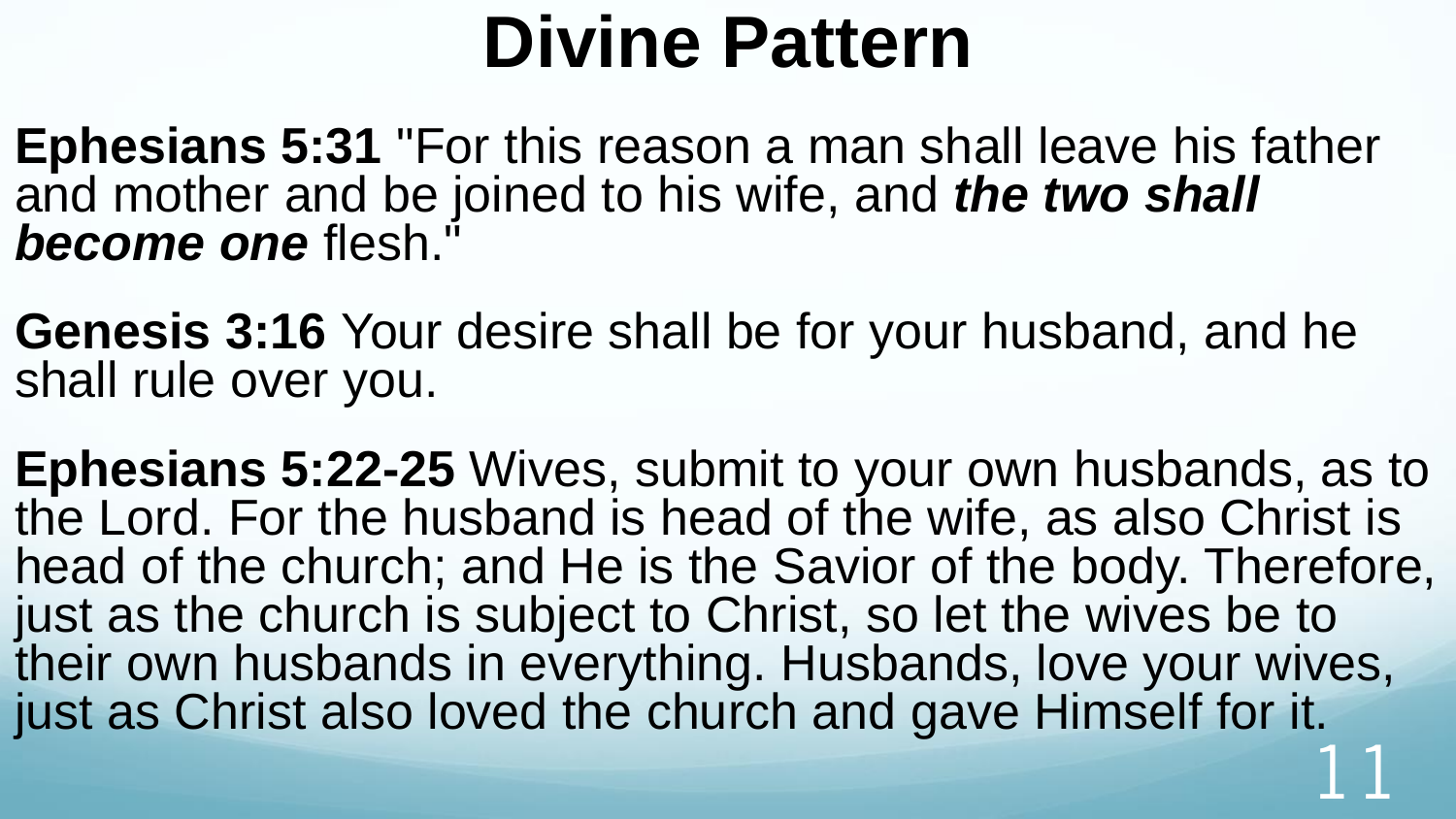### **Divine Pattern**

**I Corinthians 7:3-4** Let the husband render to his wife the affection due her, and likewise also the wife to her husband. The wife does not have authority over her own body, but the husband does. And likewise, the husband does not have authority over his own body, but the wife does.

**Hebrews 13:4** Marriage is honorable among all, and the [marriage] bed undefiled; but fornicators and adulterers God will judge.

**Romans 7:2** For the woman who has a husband is bound by the law to her husband as long as he lives. But if the husband dies, she is released from the law of her husband.

**I Corinthians 7:39** A wife is bound by law as long as her husband lives; but if her husband dies, she is at liberty to be married to whom she wishes, only in the Lord.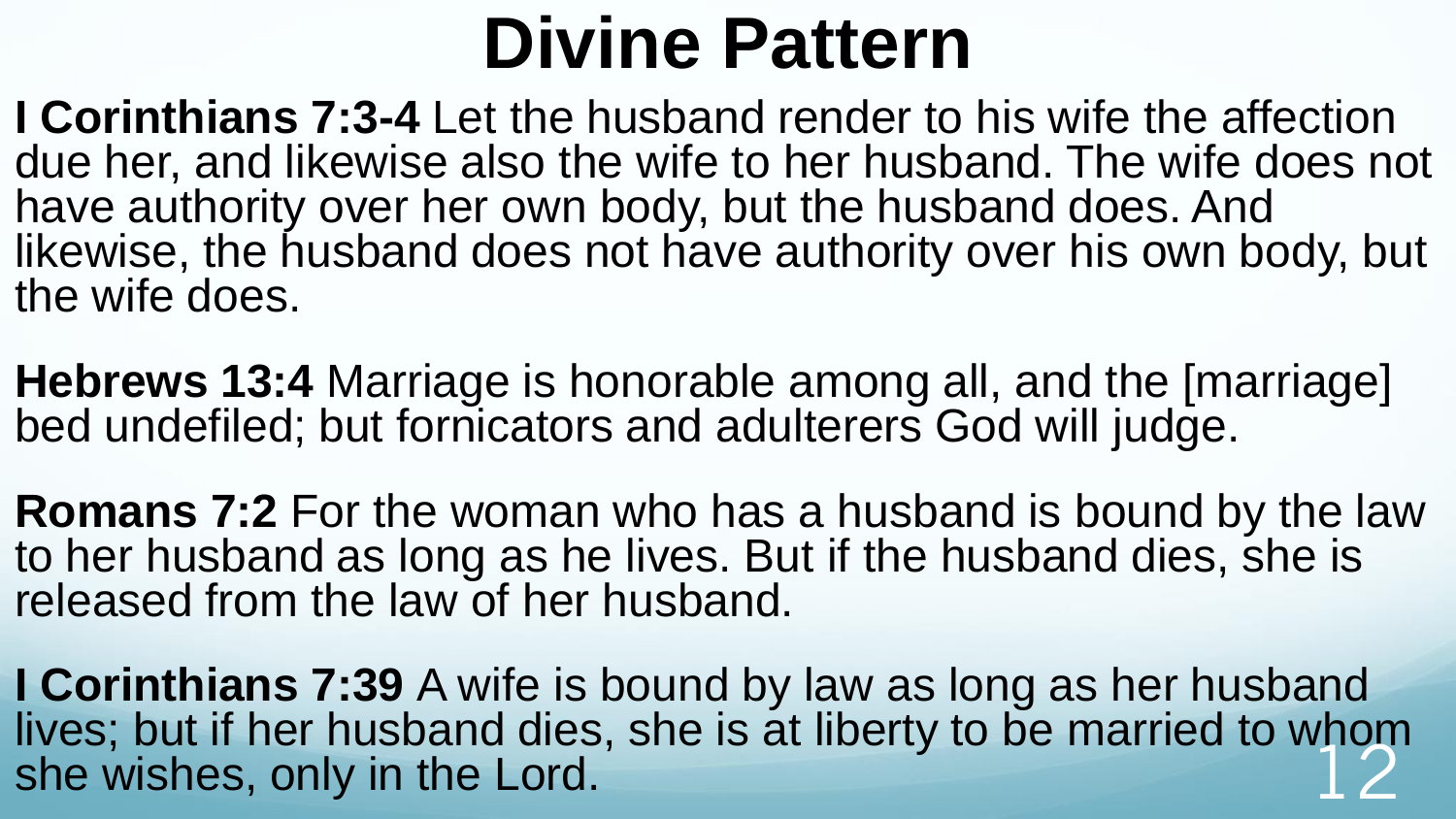### **Divine Purpose**

**Genesis 2:18** And the Lord God said, "It is *not good that man should be alone*; I will make him *a helper comparable to him*."

**Proverbs 18:22** He who finds a wife finds *a good thing* and obtains favor from the Lord.

**Genesis 1:28** Then God blessed them, and God said to them, "*Be fruitful and multiply*; fill the earth and subdue it; have dominion over the fish of the sea, over the birds of the air, and over every living thing that moves on the earth."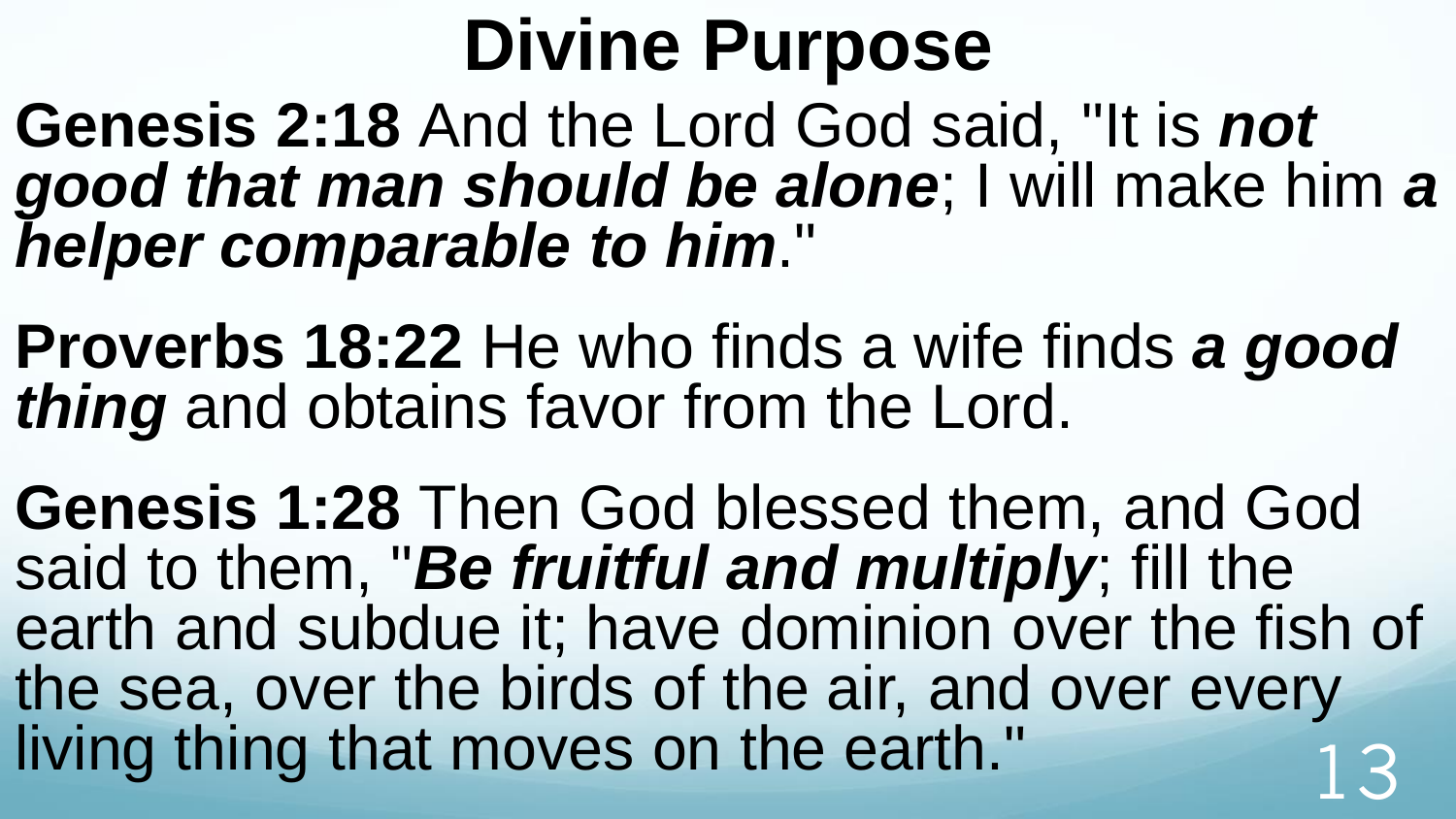**3. What kinds of beauty can a woman have? ([3:3-4\)](http://www.crossbooks.com/verse.asp?ref=1Pe+3%3A3-4)** 

### **1 Peter 3:3-4**

- <sup>3</sup>Your adornment must not be *merely*
- external—braiding the hair, and wearing
- gold jewelry, or putting on dresses;
- <sup>4</sup> but *let it be* the hidden person of the

**heart, with the imperishable quality of a** 

- **gentle and quiet spirit**, which is precious
- in the sight of God.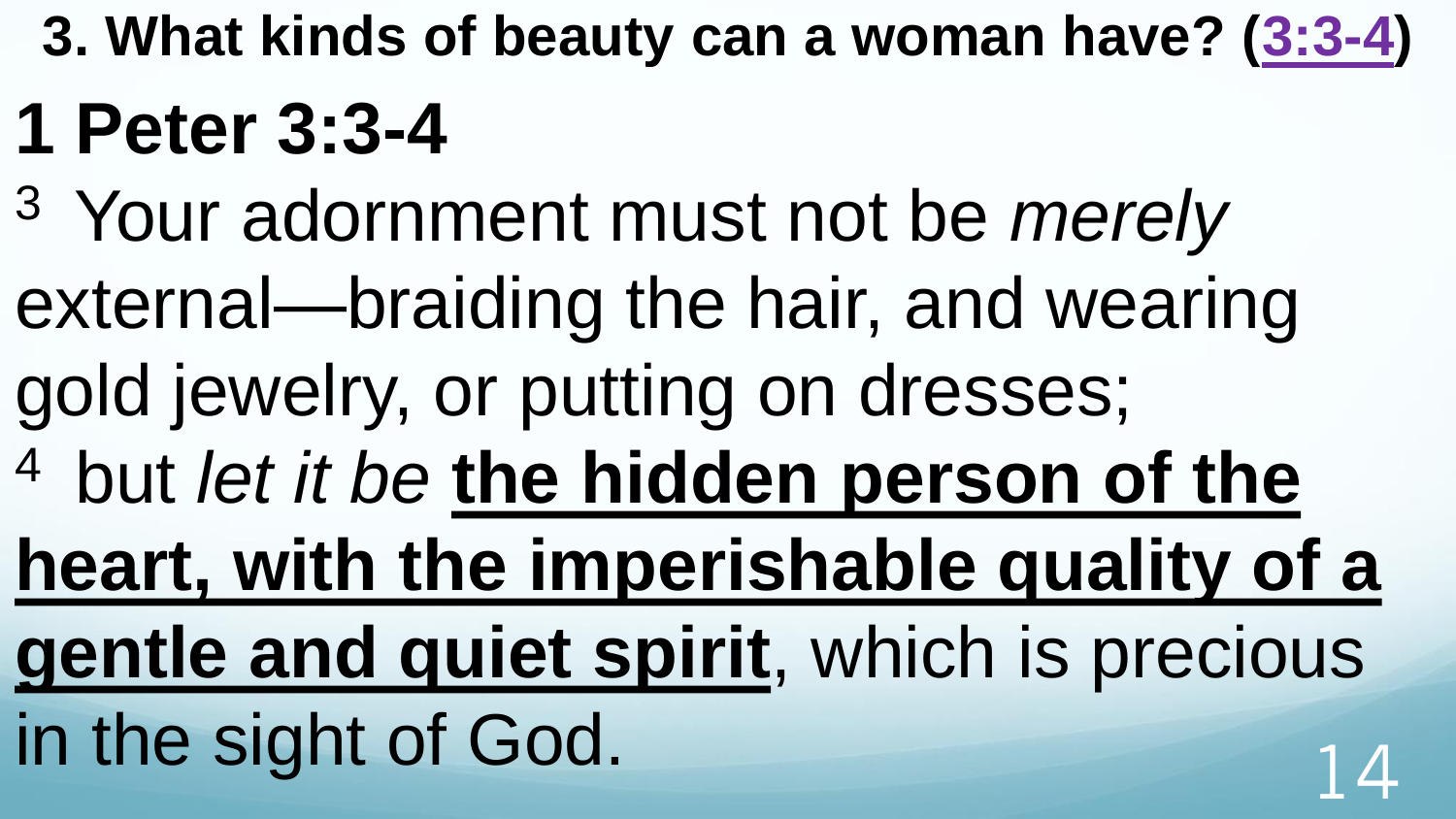- **3. What kinds of beauty can a woman have? ([3:3-4\)](http://www.crossbooks.com/verse.asp?ref=1Pe+3%3A3-4)**
- **A. She lives a chaste or pure life**
- **B. She lives in the fear and reverence of God**
- **C. She does not dress and behave to attract attention**
- **D. She adorns her heart with a meek and quiet spirit** 15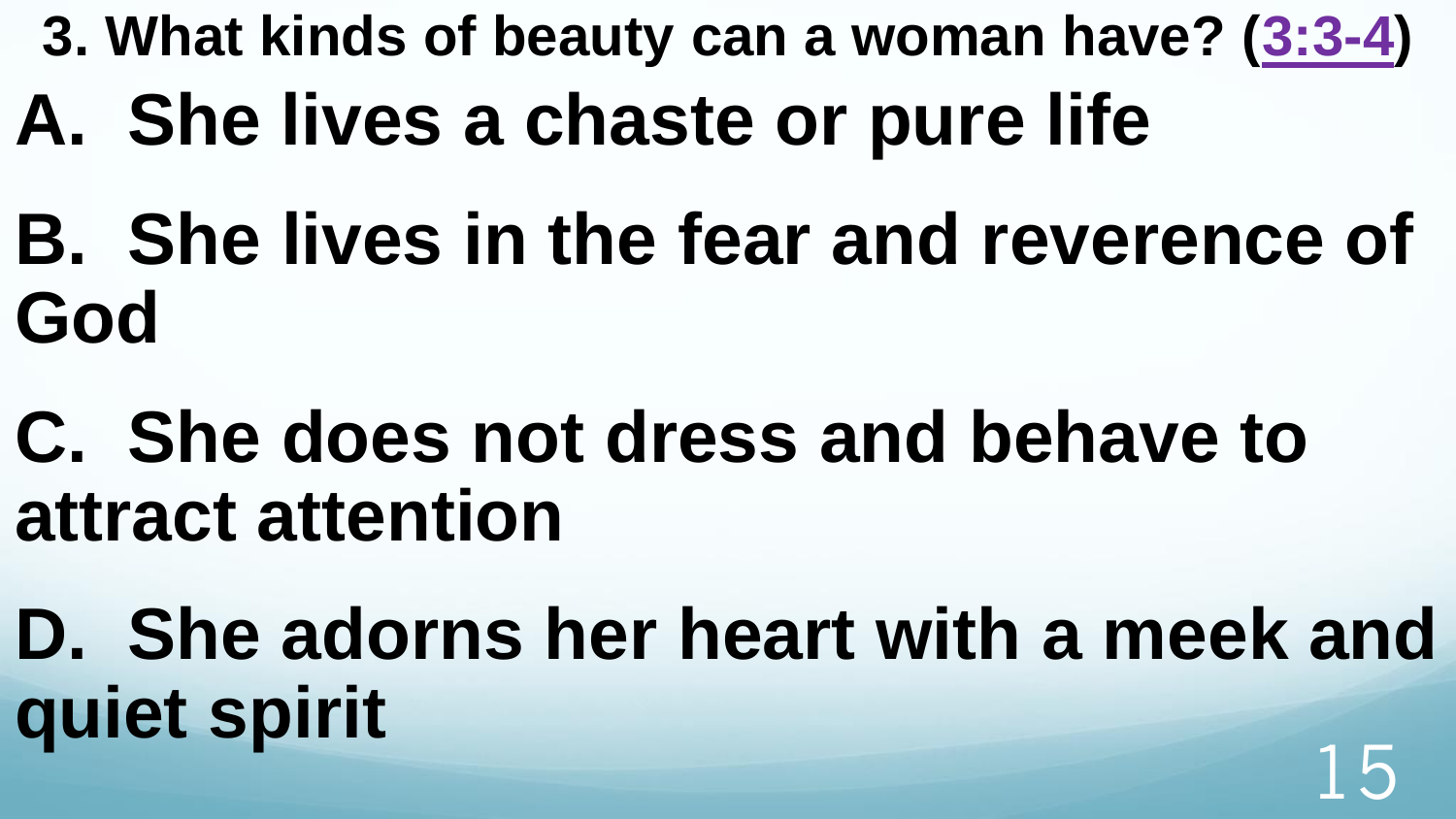**4. How can a godly woman make herself beautiful? ([3:5\)](http://www.crossbooks.com/verse.asp?ref=1Pe+3%3A5)**

### **1 Peter 3:5**

- <sup>5</sup>For in this way in **former times the holy**
- **women** also, **who hoped in God**, used to
- **adorn themselves, being submissive to**

# **their own husbands**;

**Being submissive to their own husbands**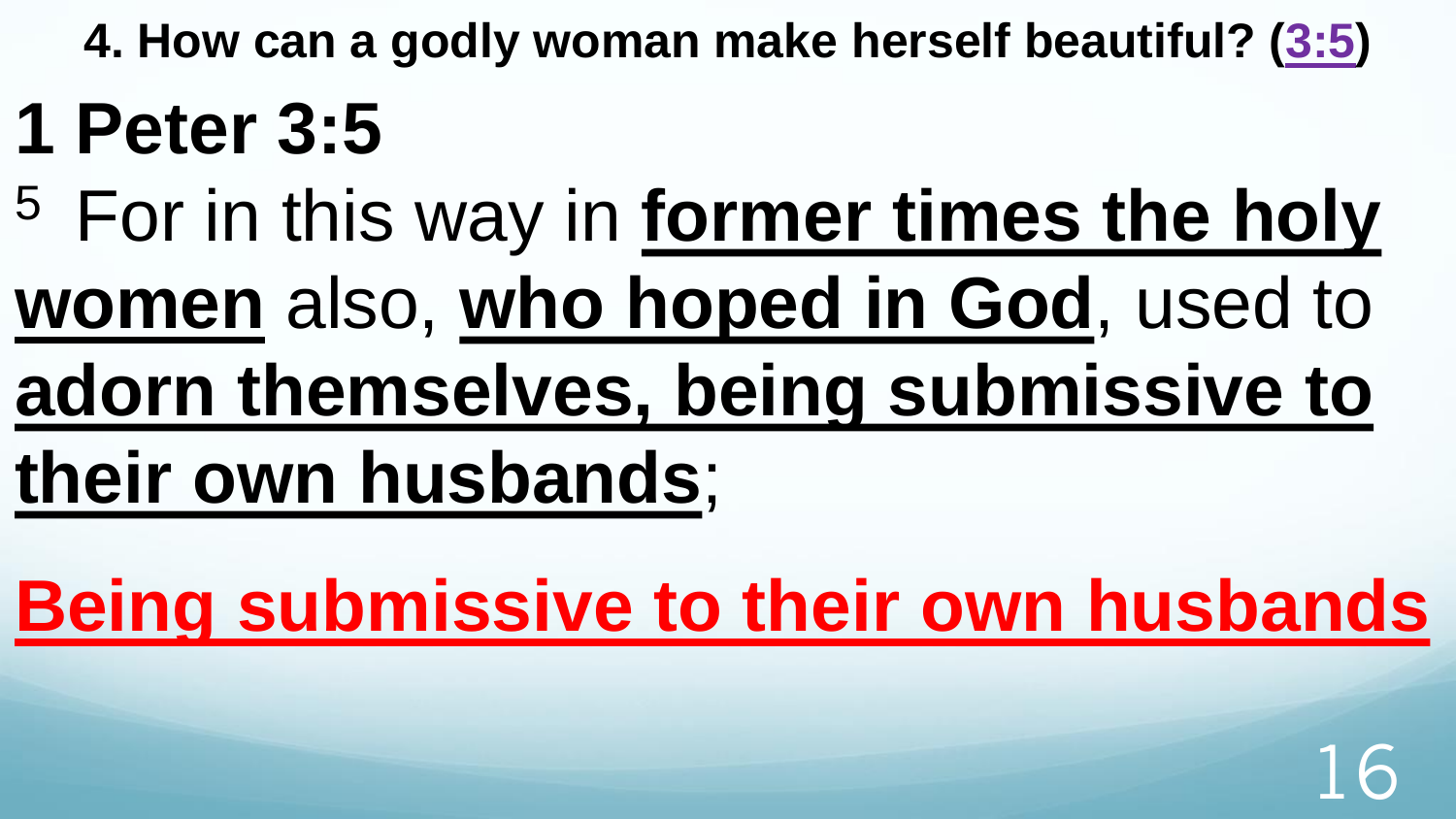**5. What example did Peter set forth for wives to follow? ([3:6\)](http://www.crossbooks.com/verse.asp?ref=1Pe+3%3A6)**

### **1 Peter 3:6**

- <sup>6</sup> just as **Sarah obeyed Abraham, calling**
- **him lord**, and you have become her
- children if you do what is right without being frightened by any fear.

**Sarah obeyed Abraham, calling him lord**

17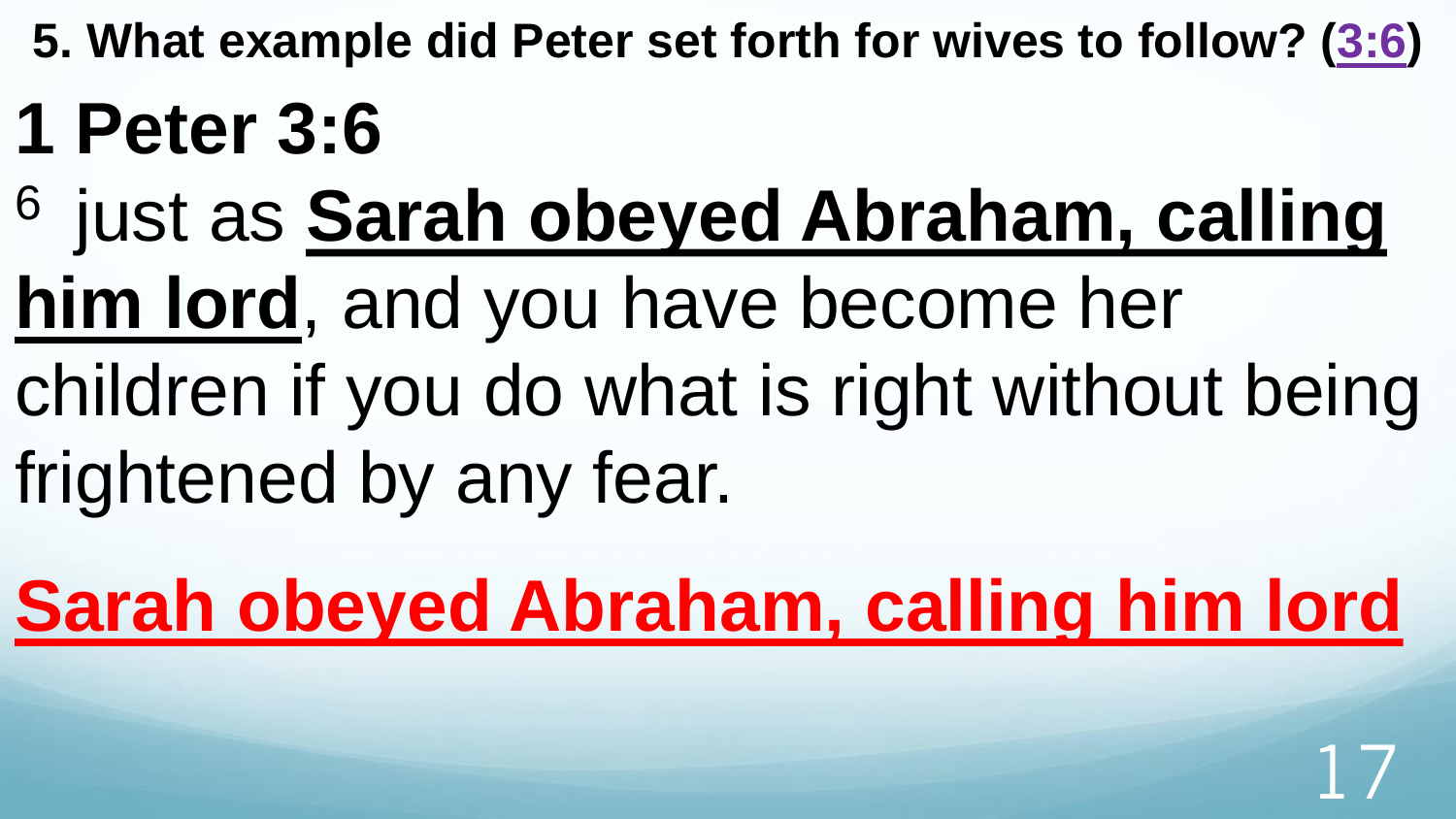**1. She must be submissive to God and as a wife Eph. 5: 22-23, Col 3: 18, 1 Peter 3: 1**

**2. She is to be godly before her husband and completes good works 1 Tim. 2: 9-10**

**3. Faithful in marriage 1 Cor. 7: 10** 

**Colossians 3:18 <sup>18</sup>Wives, be subject to your husbands, as is fitting in the Lord.** 

#### **1 Timothy 2:9-10**

<sup>9</sup>Likewise, *I want* women to adorn themselves with proper clothing, modestly and discreetly, not with braided hair and gold or pearls or costly garments,  $10$  but rather by means of good works, as is proper for women making a claim to godliness.

**1 Corinthians 7:10 <sup>10</sup>But to the married I give instructions, not I, but the Lord, that the wife should not leave her husband**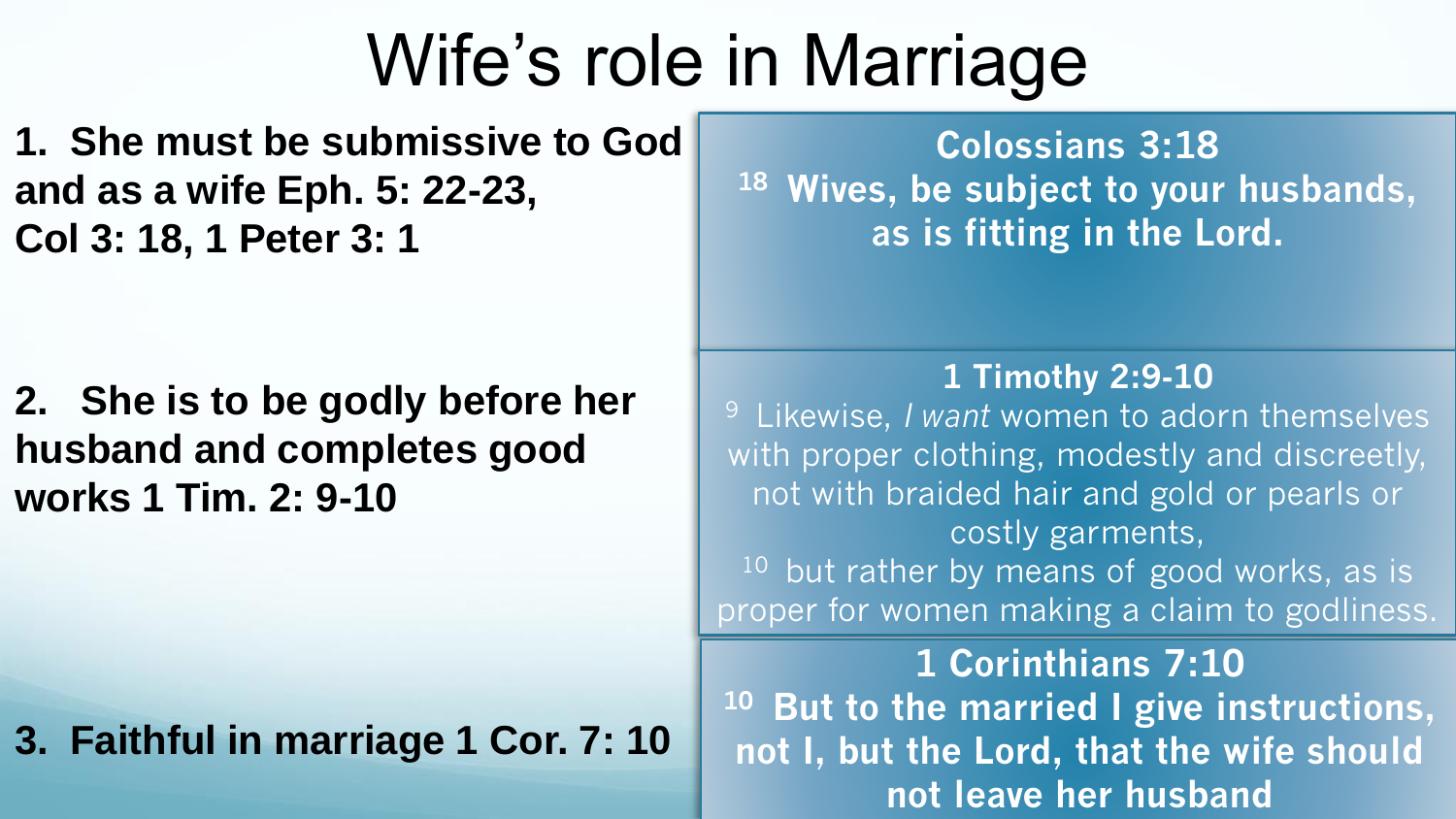**4. Holy 1 Tim. 2: 15**

### **5. Reverent, pure, love her husband teach young women and present the truth Titus 2: 3-5**

### **1 Timothy 2:15**

<sup>15</sup> But *women* will be preserved through the bearing of children if they continue in faith and love and sanctity with selfrestraint.

#### **Titus 2:3-5**

<sup>3</sup> Older women likewise are to be reverent in their behavior, not malicious gossips nor enslaved to much wine, teaching what is good,  $4$  so that they may encourage the young women to love their husbands, to love their children,

the word of God will not be dishonored. <sup>5</sup>*to be* sensible, pure, workers at home, kind, being subject to their own husbands, so that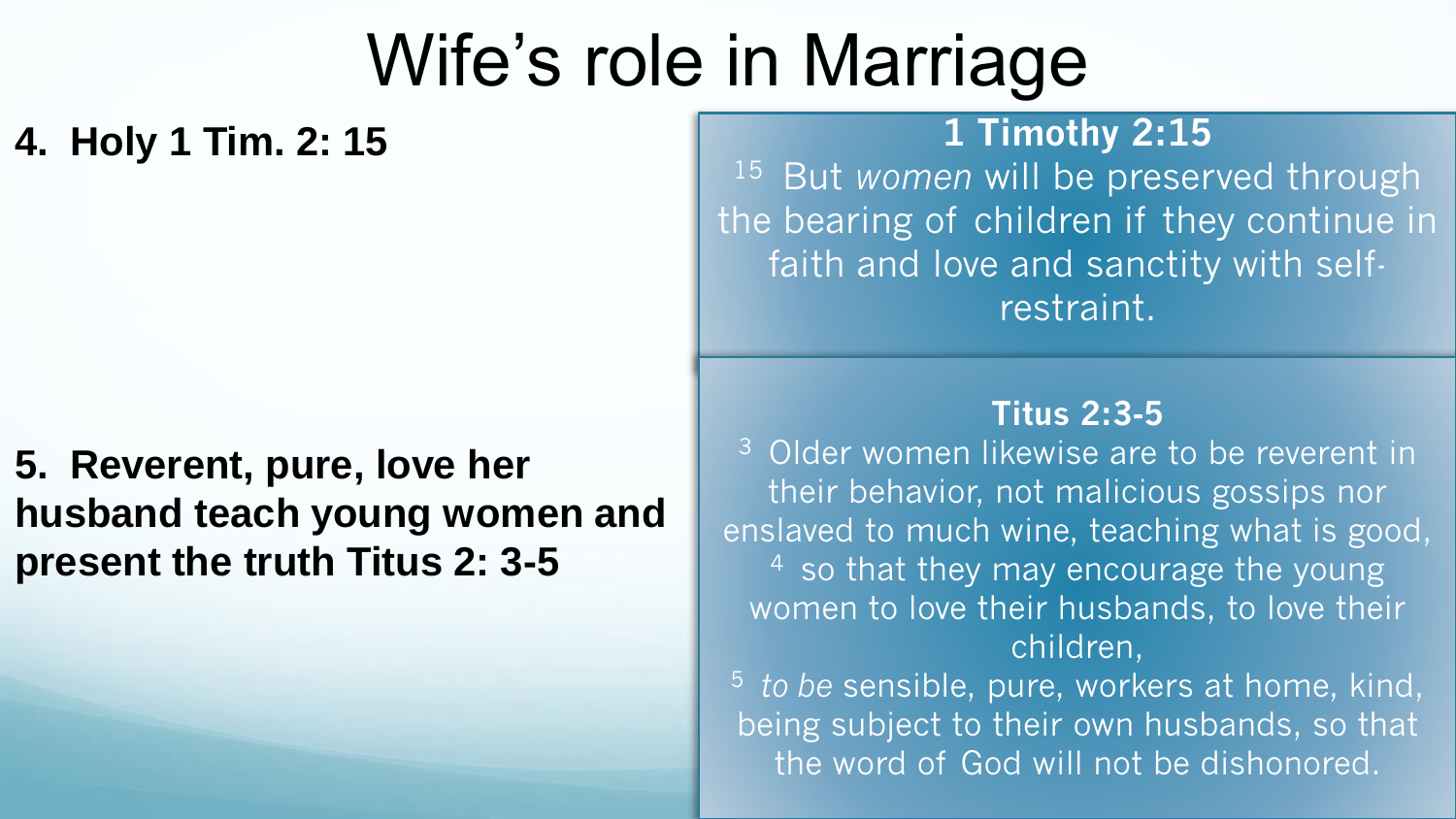**6. Modest, be quiet and have a meek spirit 1 Peter 3: 3-4** 

### **7. Care for her husband and children 1 Cor. 7: 34, Pro. 31: 26-29**

#### **1 Peter 3:3-4**

<sup>3</sup>Your adornment must not be *merely* external braiding the hair, and wearing gold jewelry, or putting on dresses;

<sup>4</sup> but *let it be* the hidden person of the heart, with the imperishable quality of a gentle and quiet spirit, which is precious in the sight of God.

### **1 Corinthians 7:34**

<sup>34</sup>and *his interests* are divided. The woman who is unmarried, and the virgin, is concerned about the things of the Lord, that she may be holy both in body and spirit; but one who is married is concerned about the things of the world, how she may please her husband.

20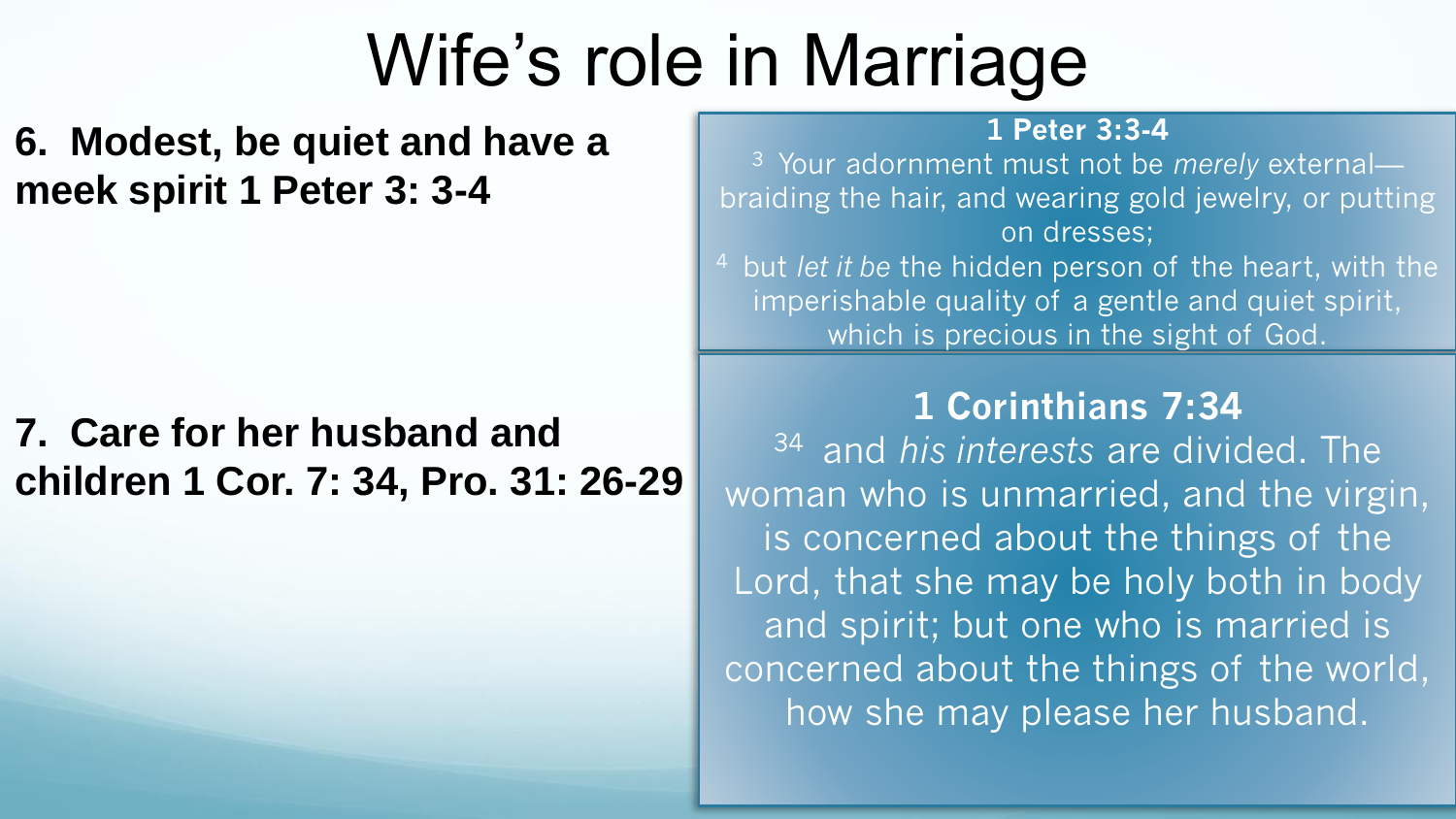8**. Respect her husband Eph. 5: 33**

**9. A wife is to be a helpmate (companion) to her husband Gen. 2: 18**

**10. Must clothe herself with strength and dignity Pro. 31: 25**

#### **Ephesians 5:33**

33 Nevertheless, each individual among you also is to love his own wife even as himself, and the wife must *see to it* that she respects her husband.

**Genesis 2:18**  $18$  Then the LORD God said, "It is not good for the man to be alone; I will make him a helper suitable for him."

**Proverbs 31:25**   $25$  Strength and dignity are her clothing, And she smiles at the future.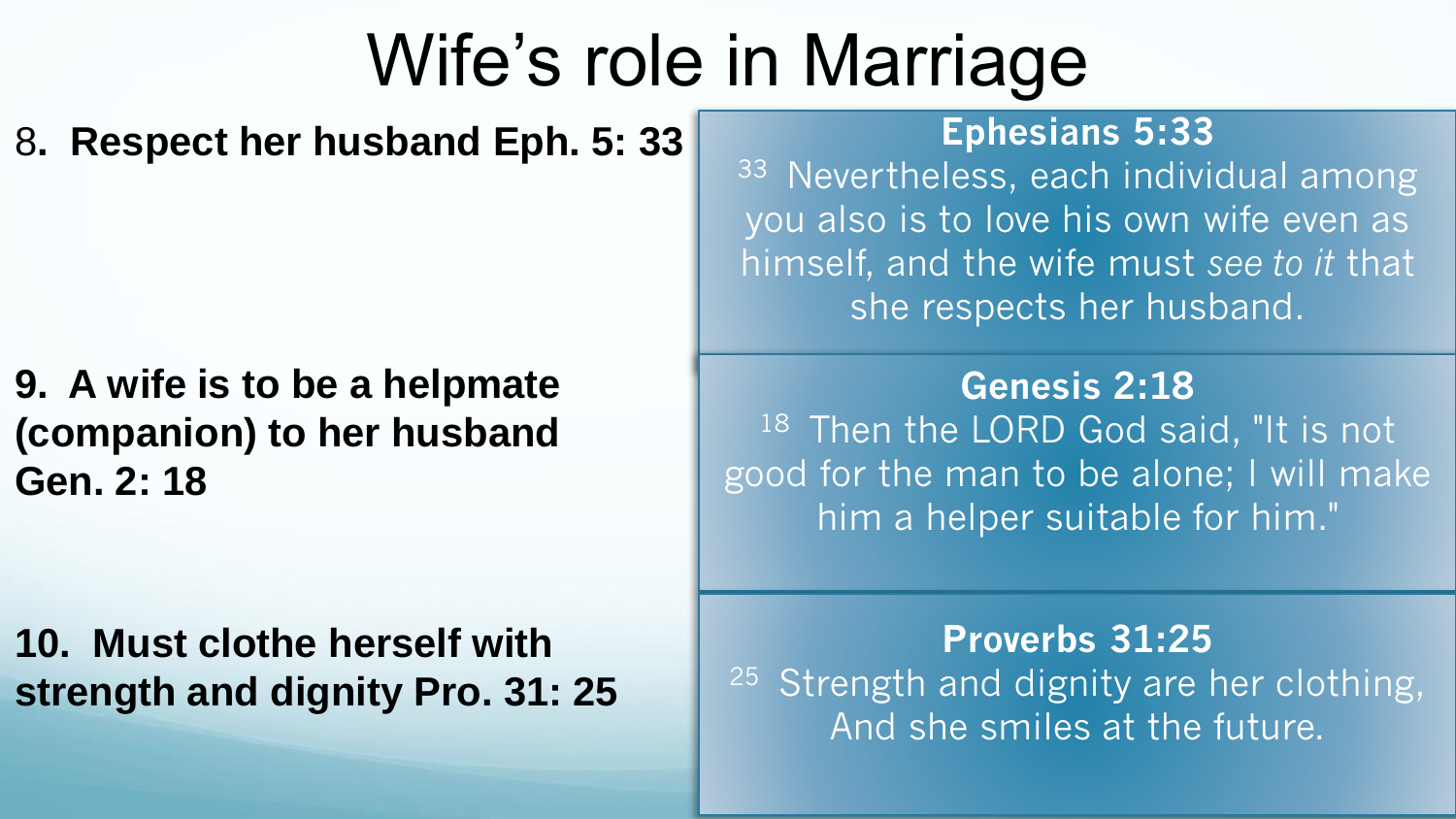#### **11. She imitates Christ 2 Cor. 3: 3**

### **12. She's a woman of noble character Pro. 31: 10-31**

**2 Corinthians 3:3** 

**<sup>3</sup>being manifested that you are a letter of Christ, cared for by us, written not with ink but with the Spirit of the living God, not on tablets of stone but on tablets of human hearts.** 

#### **Pro. 31: 10-31**

The virtuous wife is industrious and "works with willing hands," is kind to her household servants, makes linen garments and sells them, and speaks wisdom when she opens her mouth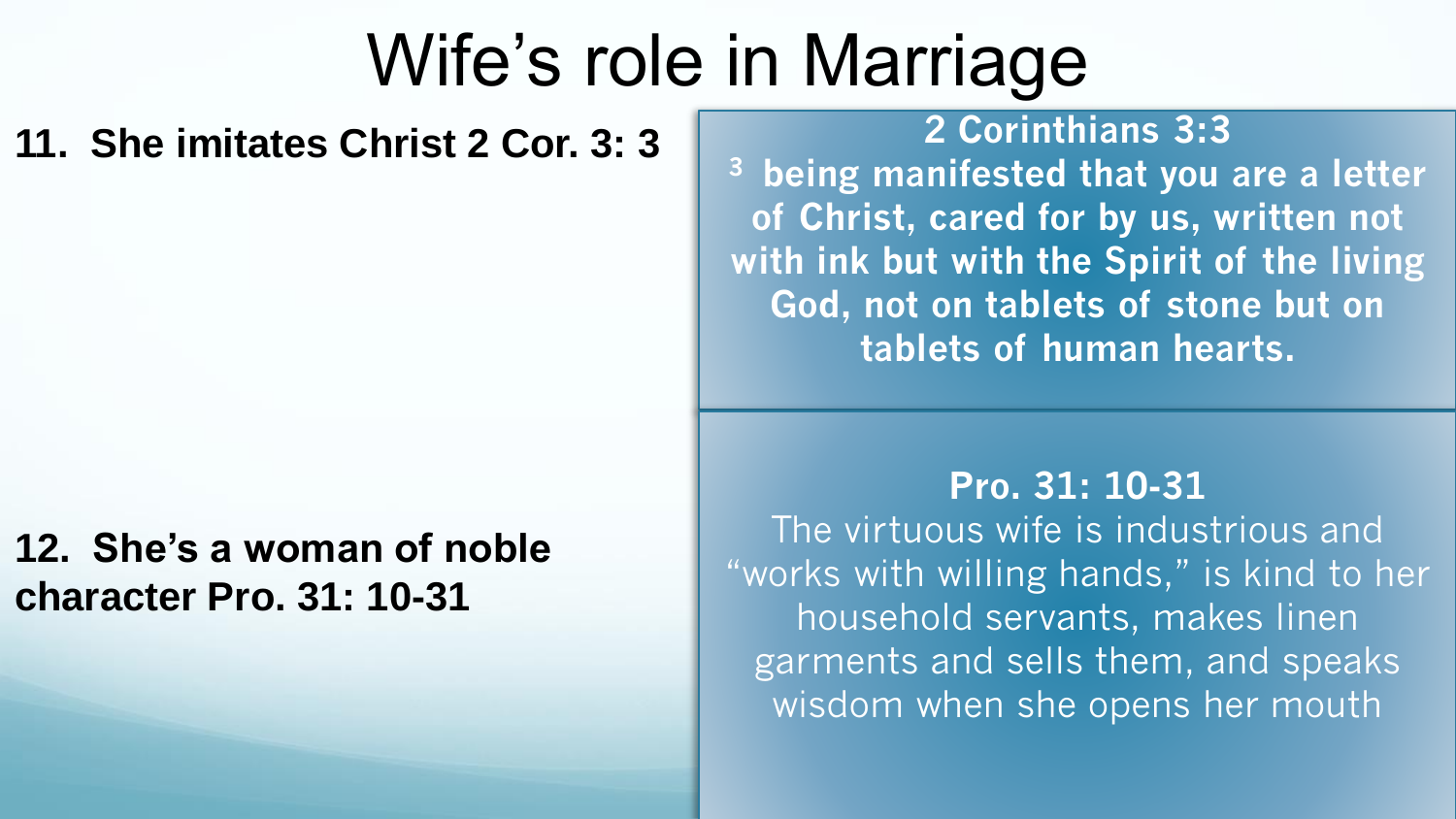**6. What are the challenges of being a husband? ([3:7](http://www.crossbooks.com/verse.asp?ref=1Pe+3%3A7))**

### **1 Peter 3:7**

- <sup>7</sup>You husbands in the same way, **live with**  *your wives* **in an understanding way**, as with someone weaker, since she is a woman; and
- show her honor as a fellow heir of the grace of
- life, **so that your prayers will not be hindered**.

### **Live with** *your wives* **in an understanding**

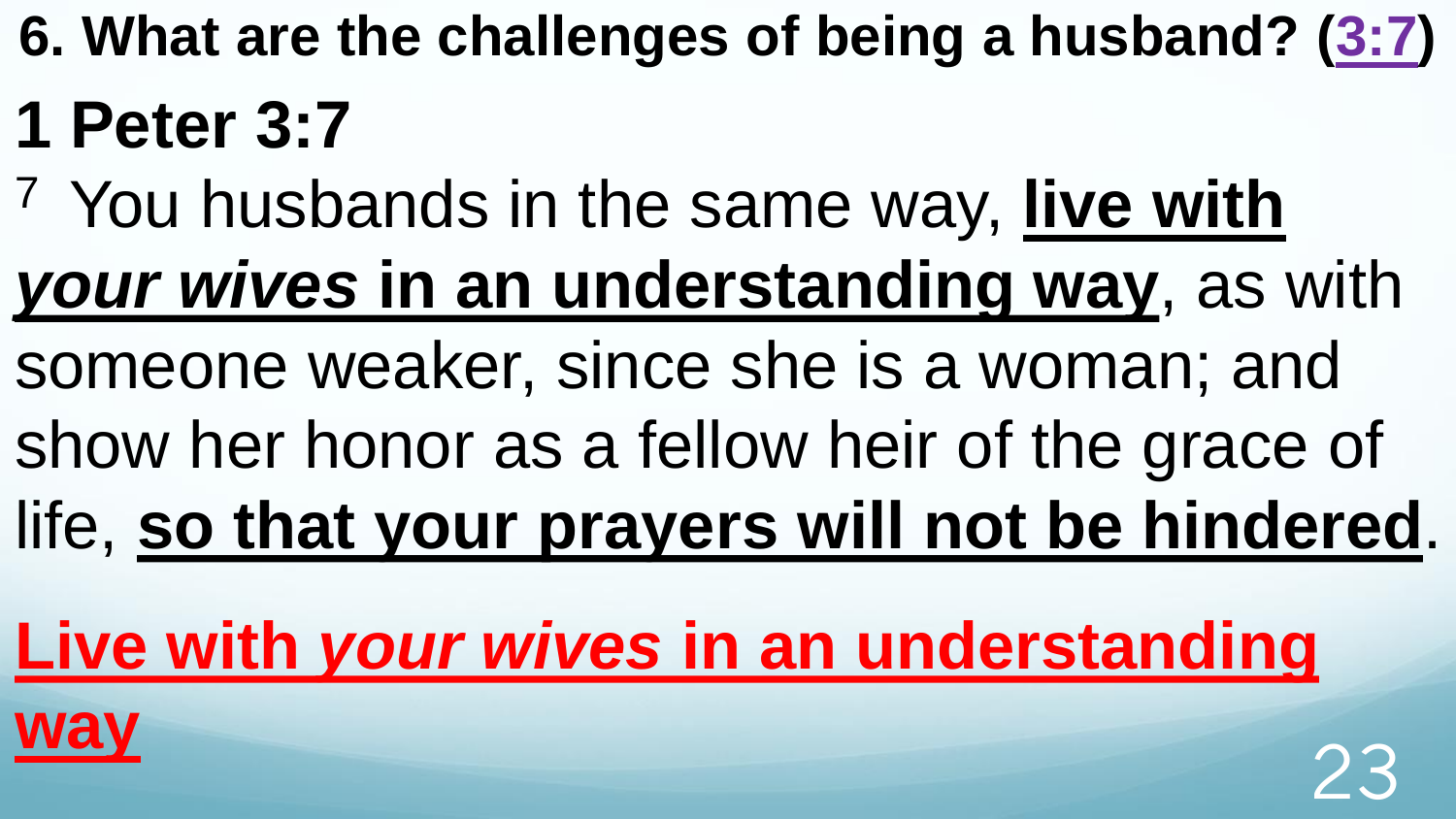**1. A husband needs to grow in Christ 2 Peter 1: 3-11, Eph. 3: 17** 

### **2. A husband is the head of his wife Eph. 5: 23**

**Ephesians 3:17 <sup>17</sup>so that Christ may dwell in your hearts through faith; and that you, being rooted and grounded in love,** 

**Ephesians 5:23 <sup>23</sup>For the husband is the head of the wife, as Christ also is the head of the church, He Himself being the Savior of the body.** 

24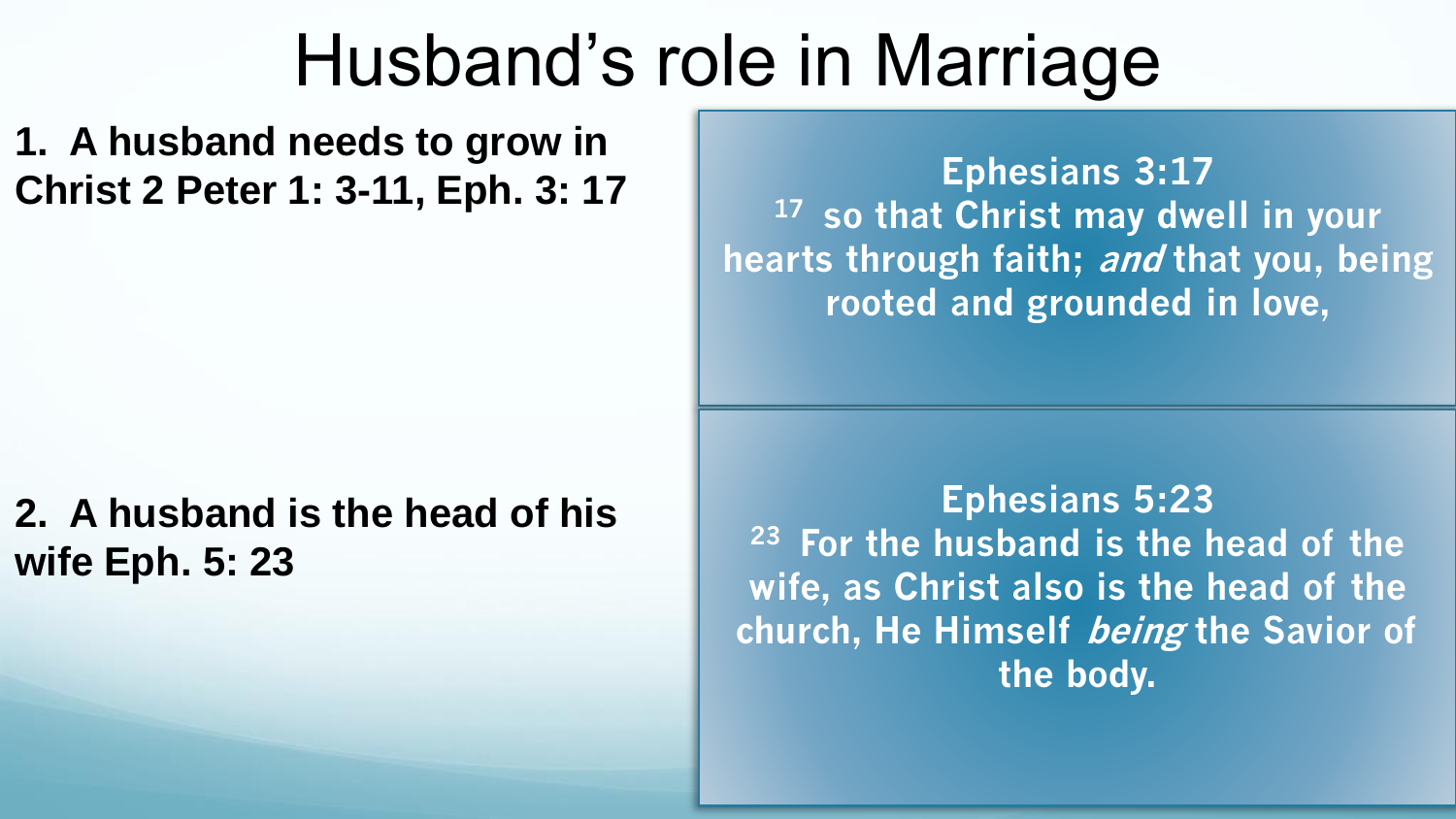**3. A husband's is to present his wife holy to God Eph. 5: 25-27**

**Ephesians 5:25-27**

**<sup>25</sup>Husbands, love your wives, just as Christ also loved the church and gave Himself up for her,** 

**<sup>26</sup>so that He might sanctify her, having cleansed her by the washing of water with the word,** 

**<sup>27</sup>that He might present to Himself the church in all her glory, having no spot or wrinkle or any such thing; but that she would be holy and blameless.**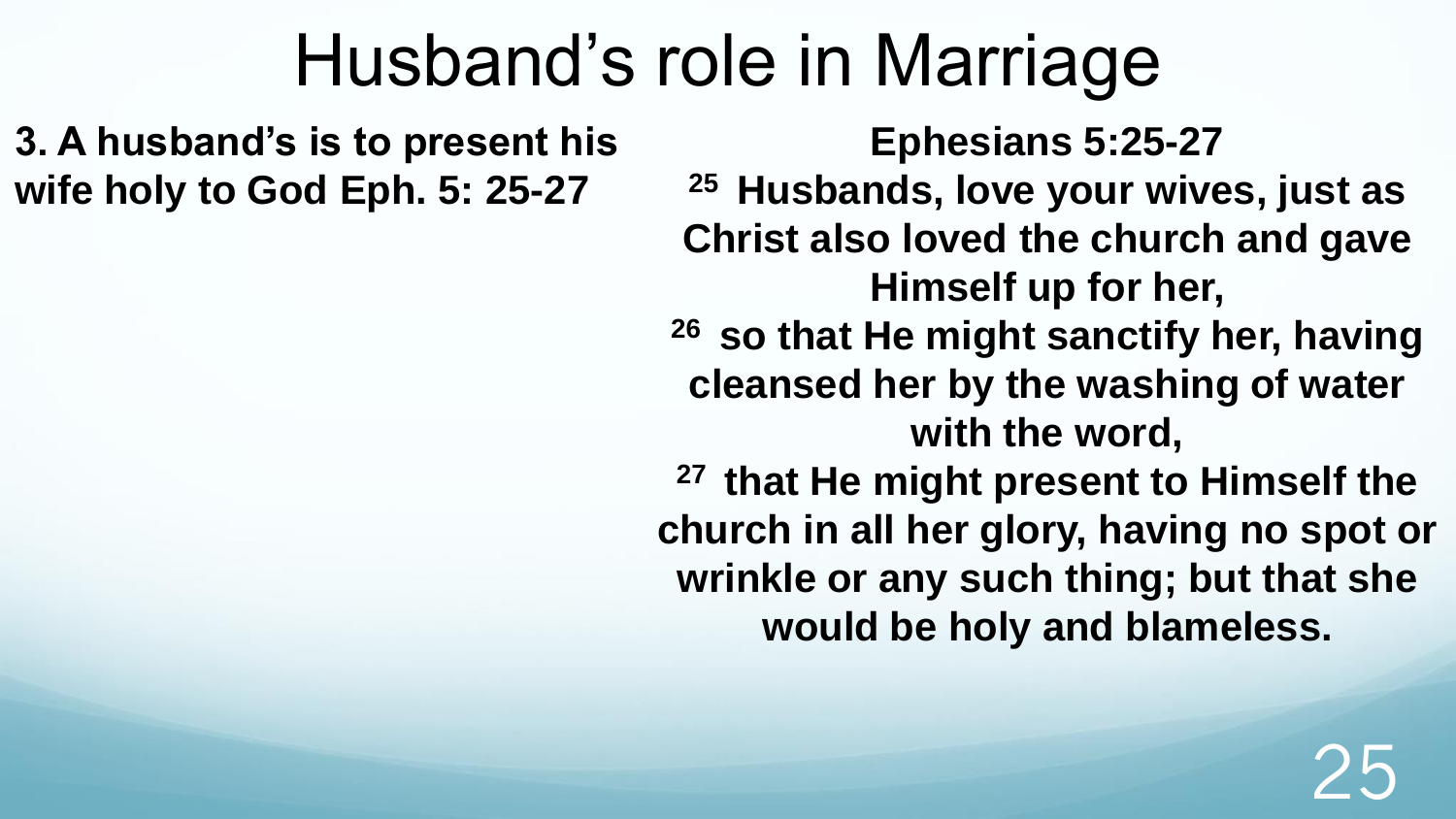**4. A husband is to honor and be understanding to his wife 1 Peter 3: 7**

**5. A husband is to love his wife and not to be bitter with his wife Col.3: 19**

#### **1 Peter 3:7**

**<sup>7</sup>You husbands in the same way, live with your wives in an understanding way, as with someone weaker, since she is a woman; and show her honor as a fellow heir of the grace of life, so that your prayers will not be hindered**.

**Colossians 3: 19 <sup>19</sup>Husbands, love your wives and do not be embittered against them**.

26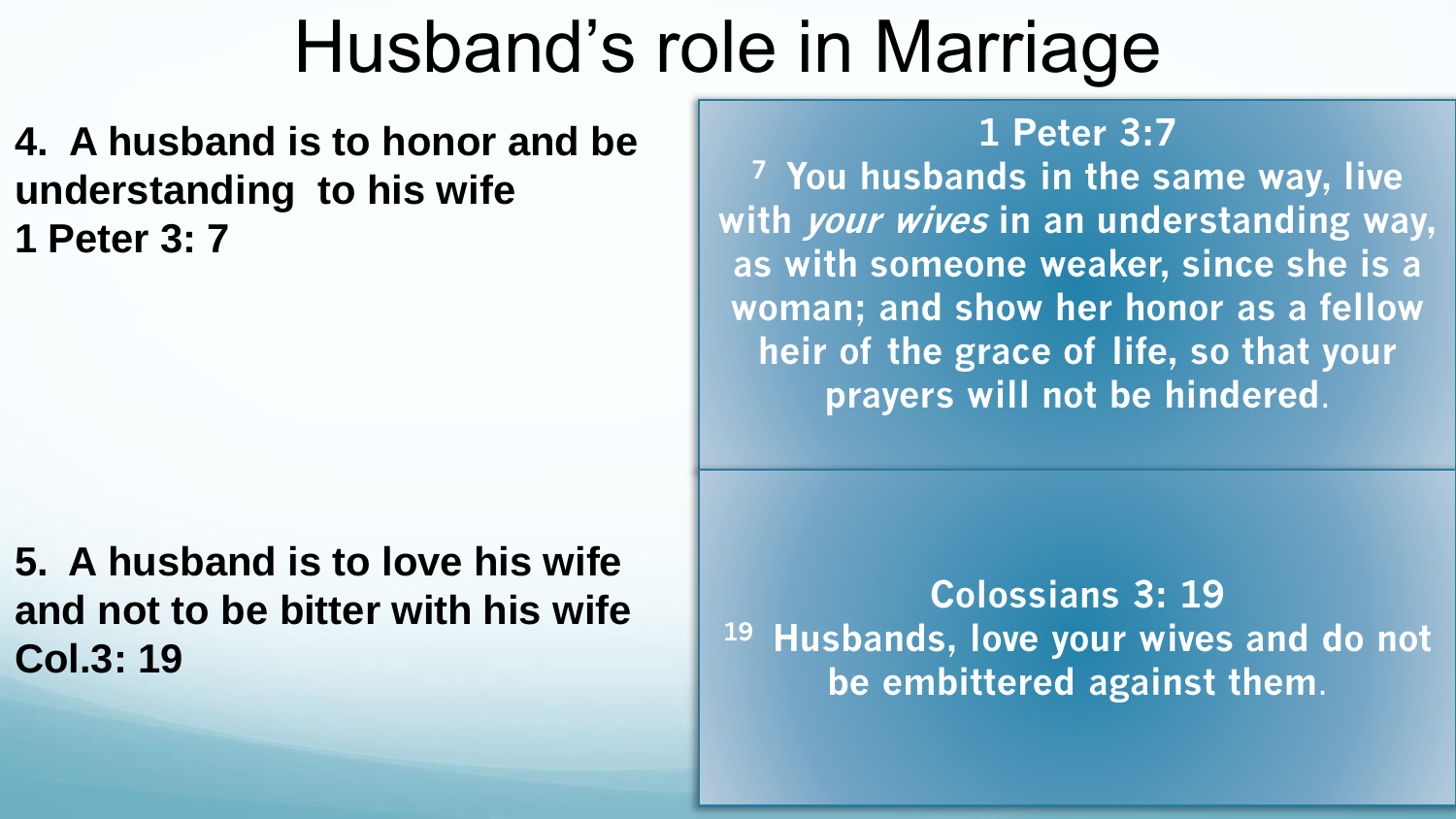**6. A husband is to teach his wife the Word of God Eph. 5: 26**

**7. A husband is to teach and instruct his children Eph. 6: 4**

**8. A husband is to lead, protect and provide for his wife and family** 

**Ephesians 5:26 <sup>26</sup>so that He might sanctify her, having cleansed her by the washing of water with the word,** 

**Ephesians 6:4 <sup>4</sup>Fathers, do not provoke your children to anger, but bring them up in the discipline and instruction of the Lord.** 

**1 Tim. 5: 8** 27 **is worse than an unbeliever. 1 Timothy 5:8 <sup>8</sup>But if anyone does not provide for his own, and especially for those of his household, he has denied the faith and**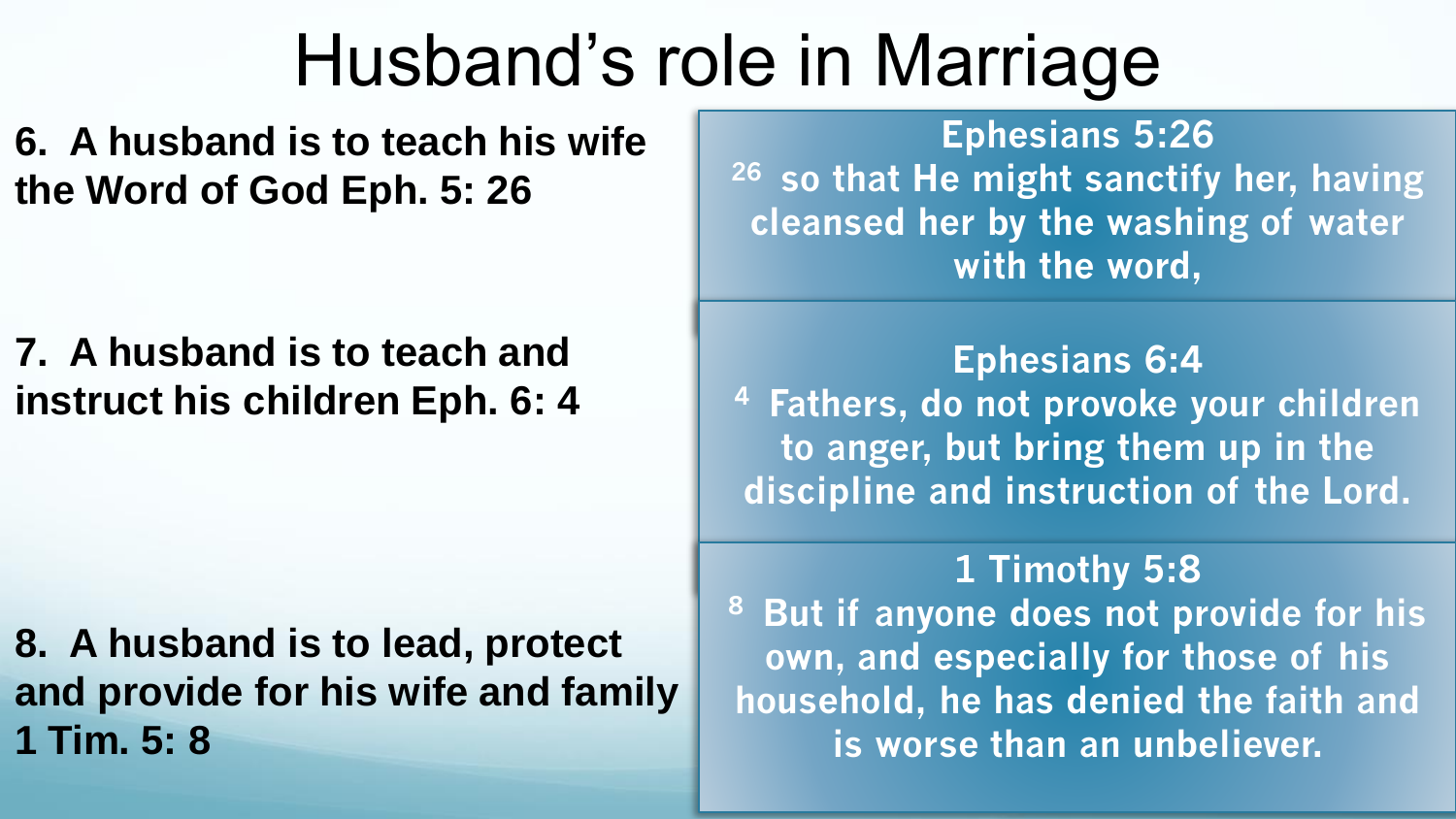**9. A husband is to set an example for his wife and children. 2 Tim. 2: 2**

**10. A husband is to be intimate with his wife 1 Cor. 7: 3**

**11. A husband is to comfort his wife 1 Sam. 1: 8**

**2 Timothy 2:2 <sup>2</sup>The things which you have heard from me in the presence of many witnesses, entrust these to faithful men who will be able to teach others also.** 

**1 Corinthians 7:3 <sup>3</sup>The husband must fulfill his duty to his wife, and likewise also the wife to her husband.** 

28 **Am I not better to you than ten sons?" 1 Samuel 1:8 <sup>8</sup>Then Elkanah her husband said to her, "Hannah, why do you weep and why do you not eat and why is your heart sad?**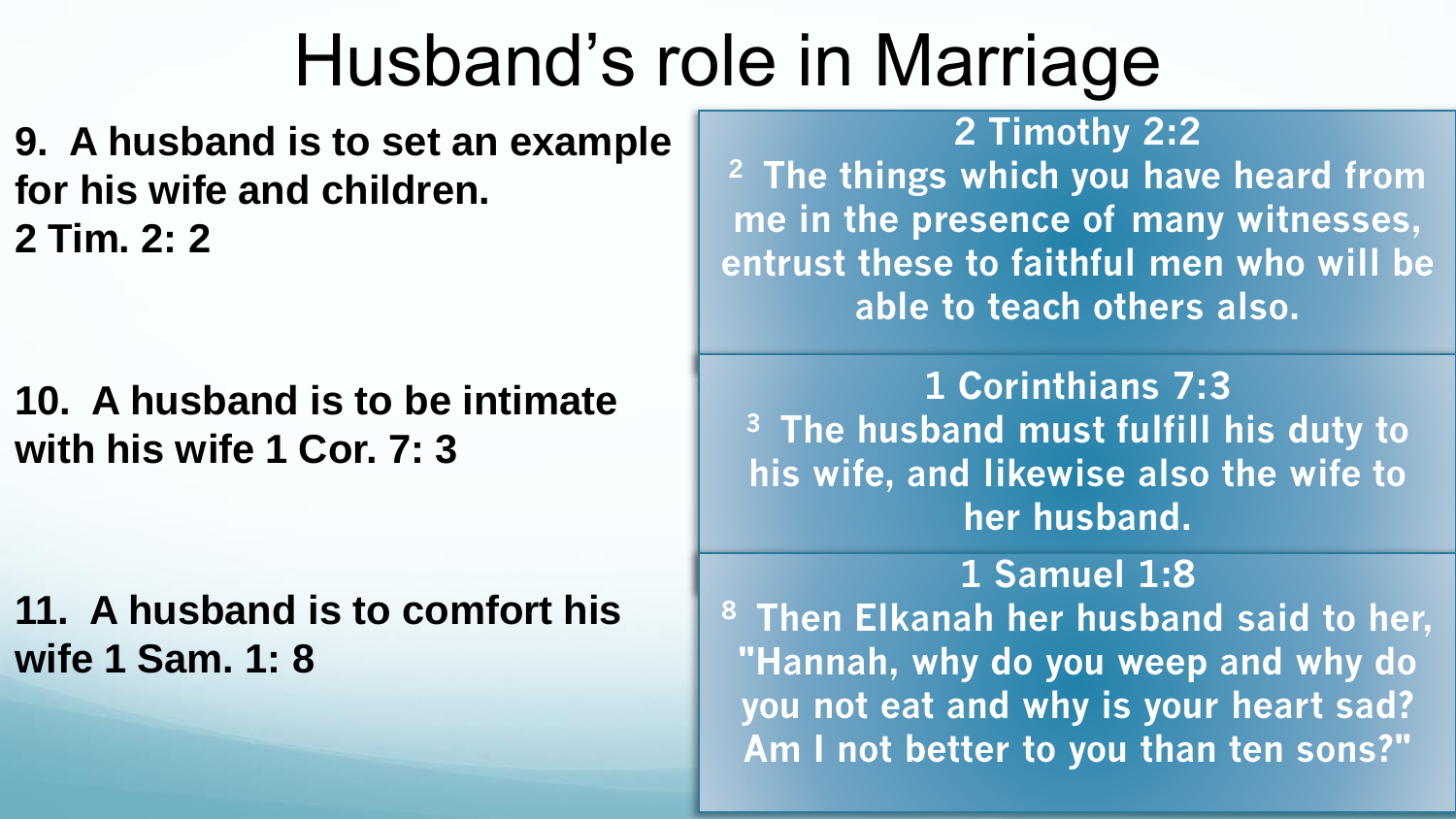**12. A husband is to enjoy his wife Eccles. 9.9**

### **13. A husband is to praise his wife Pro. 31: 28-30**

#### **Ecclesiastes 9:9**

**<sup>9</sup>Enjoy life with the woman whom you love all the days of your fleeting life which He has given to you under the sun; for this is your reward in life and in your toil in which you have labored under the sun.**

29 **But a woman who fears the LORD, she Proverbs 31:28-30 <sup>28</sup>Her children rise up and bless her; Her husband also, and he praises her, saying: <sup>29</sup>"Many daughters have done nobly, But you excel them all." <sup>30</sup>Charm is deceitful and beauty is vain, shall be praised.**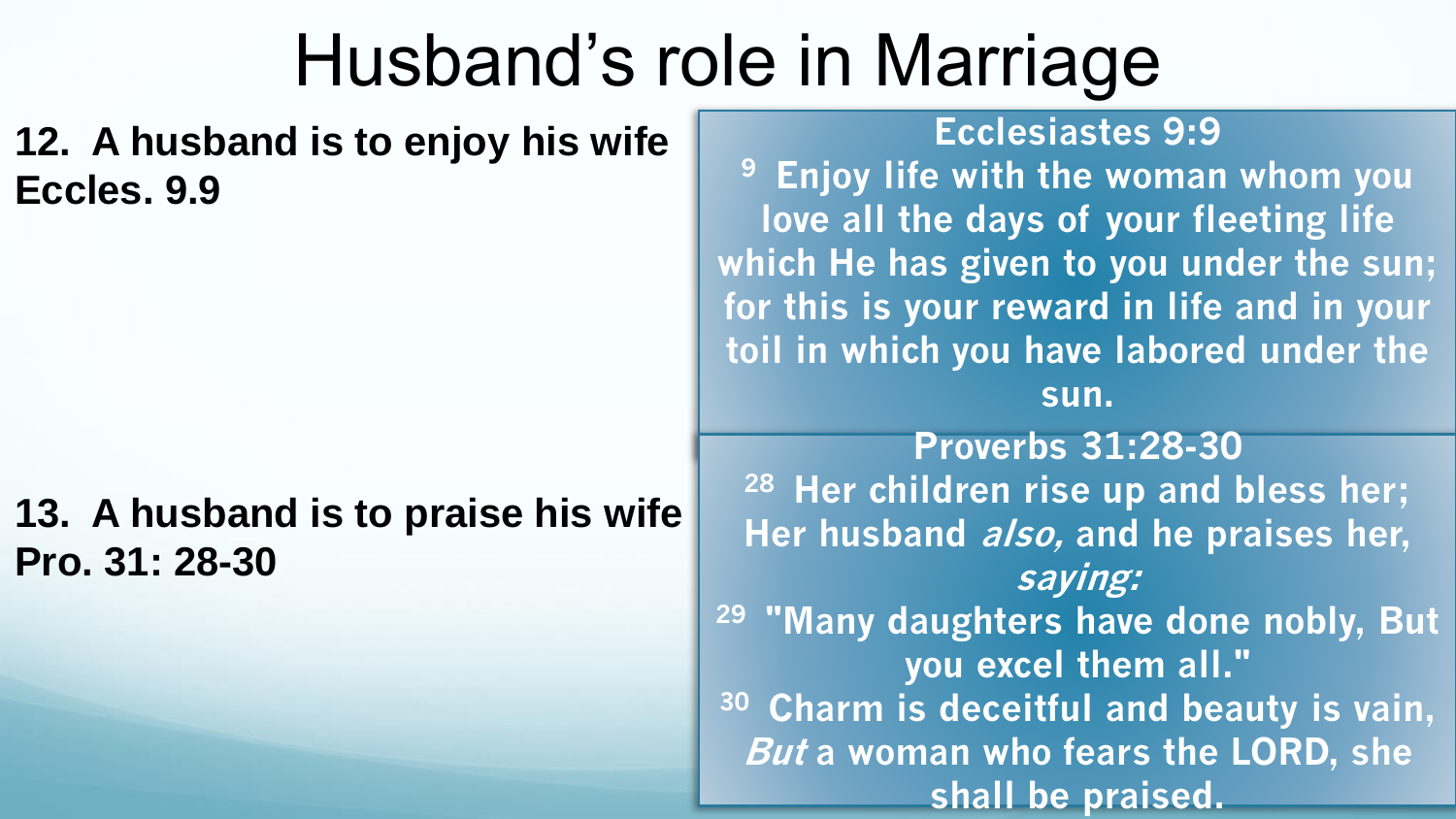**14. A husband is to be faithful to his wife 1 Cor. 7: 2-3**

**1 Corinthians 7:2-3** 

**<sup>2</sup>But because of immoralities, each man is to have his own wife, and each woman is to have her own husband.** 

**<sup>3</sup>The husband must fulfill his duty to his wife, and likewise also the wife to her husband.**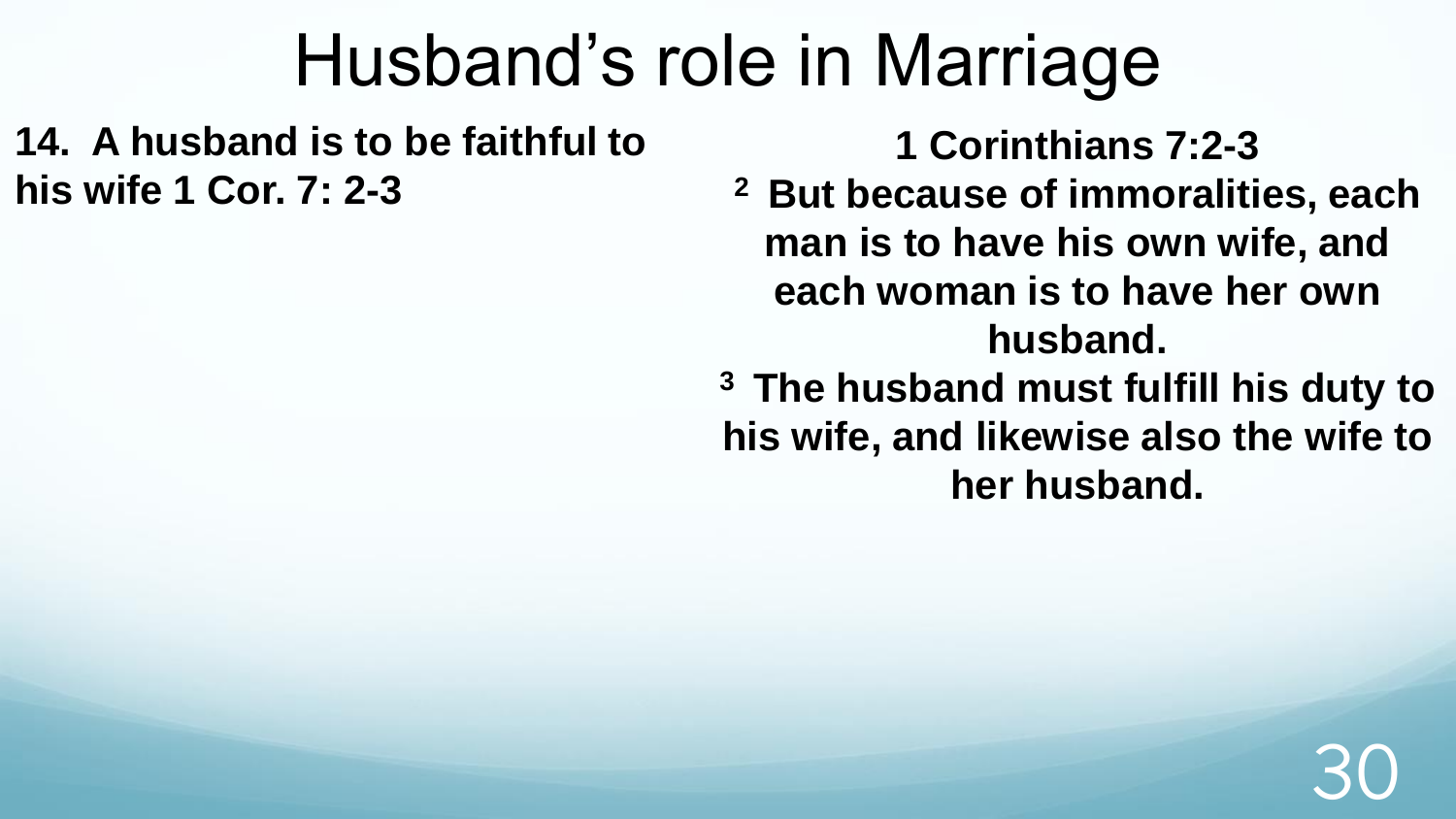- **7. Why should husbands treat their wives with respect? [\(3:7](http://www.crossbooks.com/verse.asp?ref=1Pe+3%3A7)) 1 Peter 3:7**
- <sup>7</sup>You husbands in the same way, live with *your wives* in an understanding way, as with someone weaker, since she is a woman; and **show her honor as a fellow heir of the grace of life**, so that your prayers will not be hindered.

# **Show her honor as a fellow heir of**  the grace of life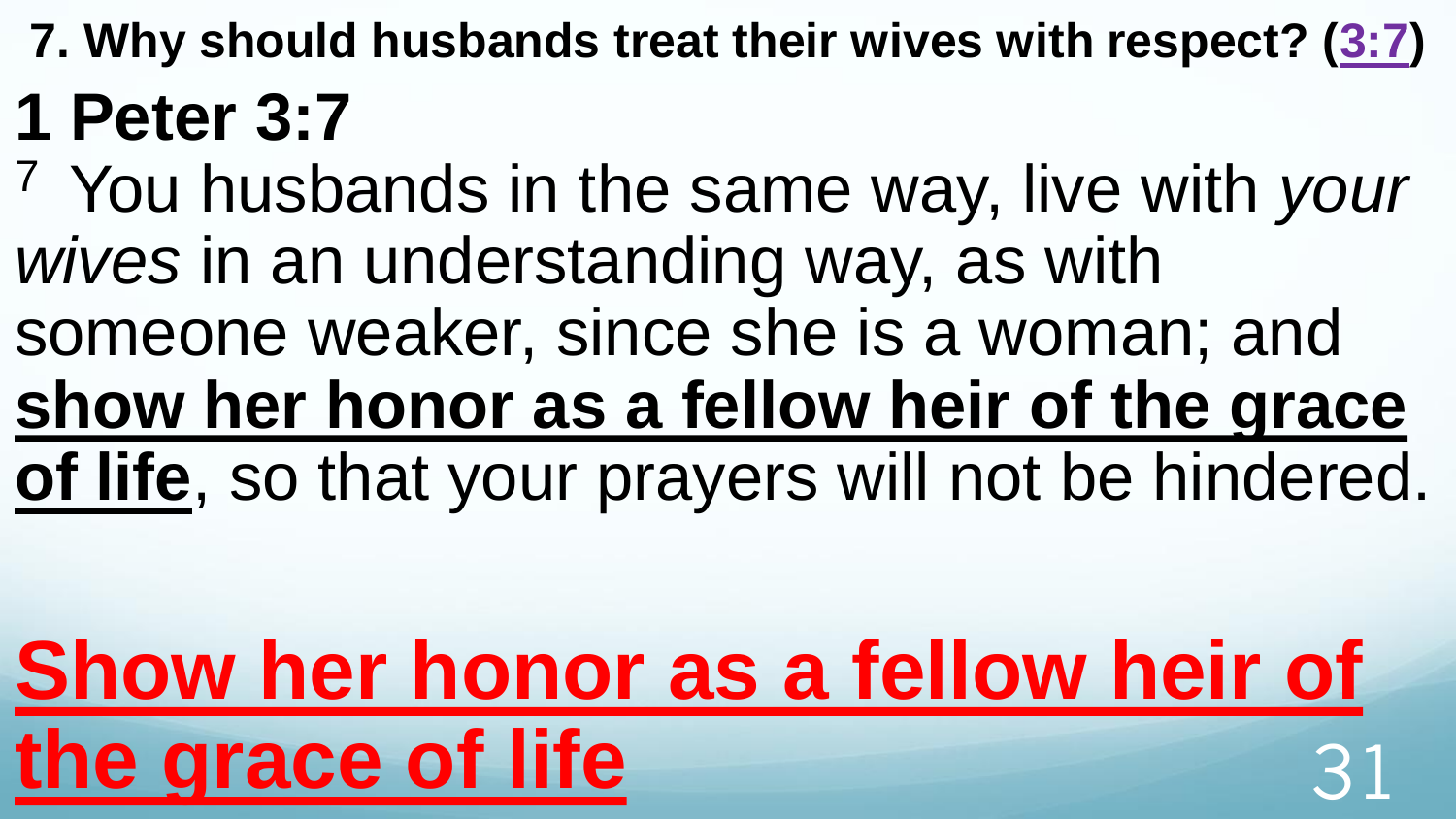**8. What challenge did Peter give his readers? ([3:8-9\)](http://www.crossbooks.com/verse.asp?ref=1Pe+3%3A8-9)**

### **1 Peter 3:8-9**

- <sup>8</sup>To sum up, all of you **be harmonious**,
- **sympathetic**, **brotherly**, **kindhearted**, and **humble in spirit**;
- <sup>9</sup>**not returning evil for evil or insult for**

**insult**, but **giving a blessing instead**; for

you were called for the very **purpose that you might inherit a blessing.** 22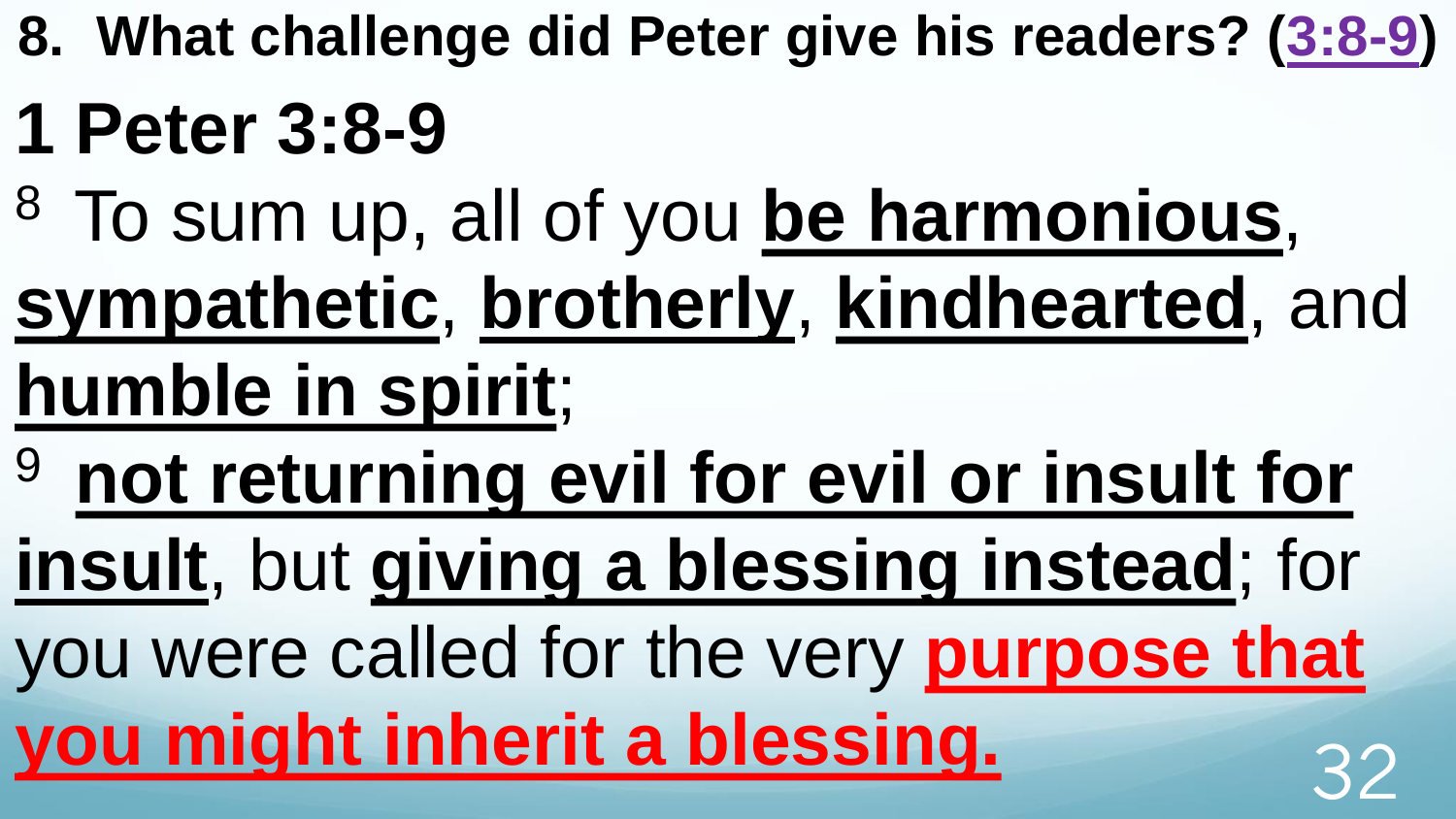**8. What challenge did Peter give his readers? ([3:8-9\)](http://www.crossbooks.com/verse.asp?ref=1Pe+3%3A8-9) Be harmonious** – Live in harmony, be likeminded.

Believers must keep their minds living hole, righteous, and pure lives. They must focus their minds upon Jesus Christ and His mission.

**Be sympathetic** – compassionate toward one another.

Experience what other believers have in their lives – pain, hurt, abuse, suffering, joy and rejoicing. 33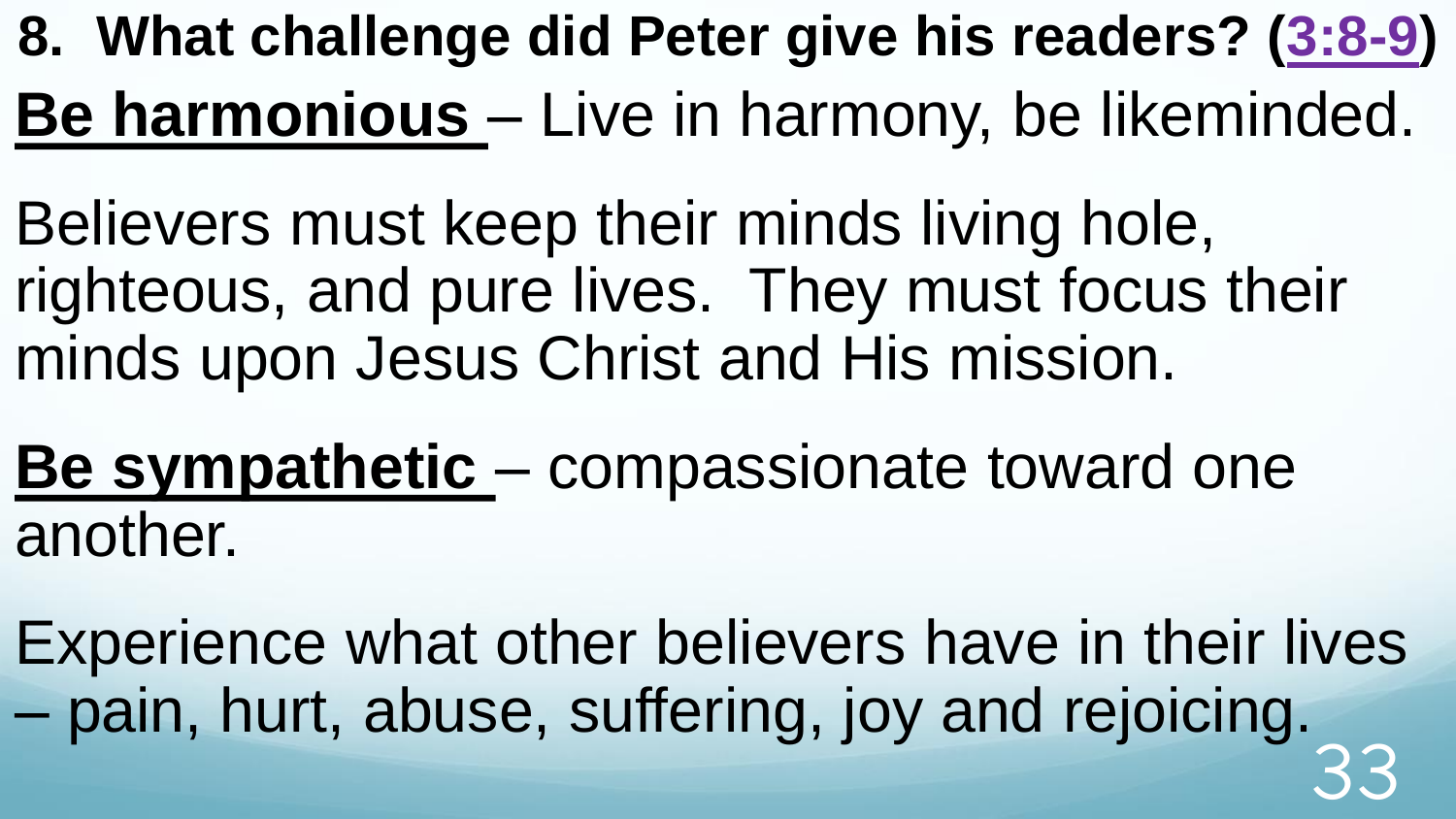- **8. What challenge did Peter give his readers? ([3:8-9\)](http://www.crossbooks.com/verse.asp?ref=1Pe+3%3A8-9) Be brotherly** – Believers must have brotherly love for one another.
- God has cleansed our souls so that we can love people with a clean and pure heart
- **Be kindhearted** Believers must be sensitive and affectionate toward the needs of others.
- Helping and ministering to one another binds and knits people together.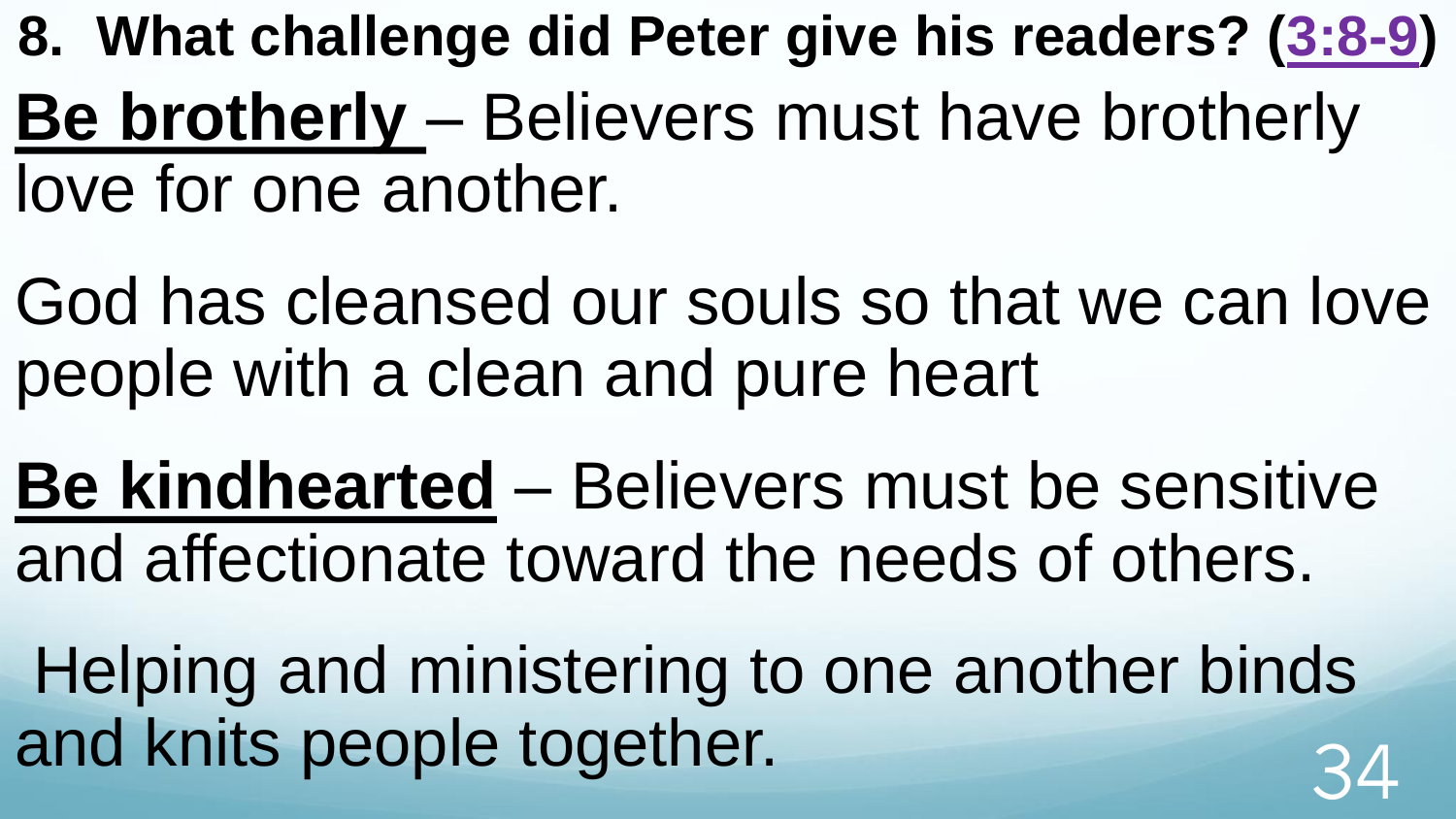**8. What challenge did Peter give his readers? ([3:8-9\)](http://www.crossbooks.com/verse.asp?ref=1Pe+3%3A8-9) Be humble in spirit** – Believers are to work in a spirit of lowliness (lower rank) not to be highminded, proud, haughty, arrogant or assertive.

A humble spirit is necessary for salvation

### **Matthew 18:3-4**

 $3$  and said, "Truly I say to you, unless you are converted and become like children, you will not enter the kingdom of heaven.

<sup>4</sup>"Whoever then humbles himself as this child, he is the greatest in the kingdom of heaven.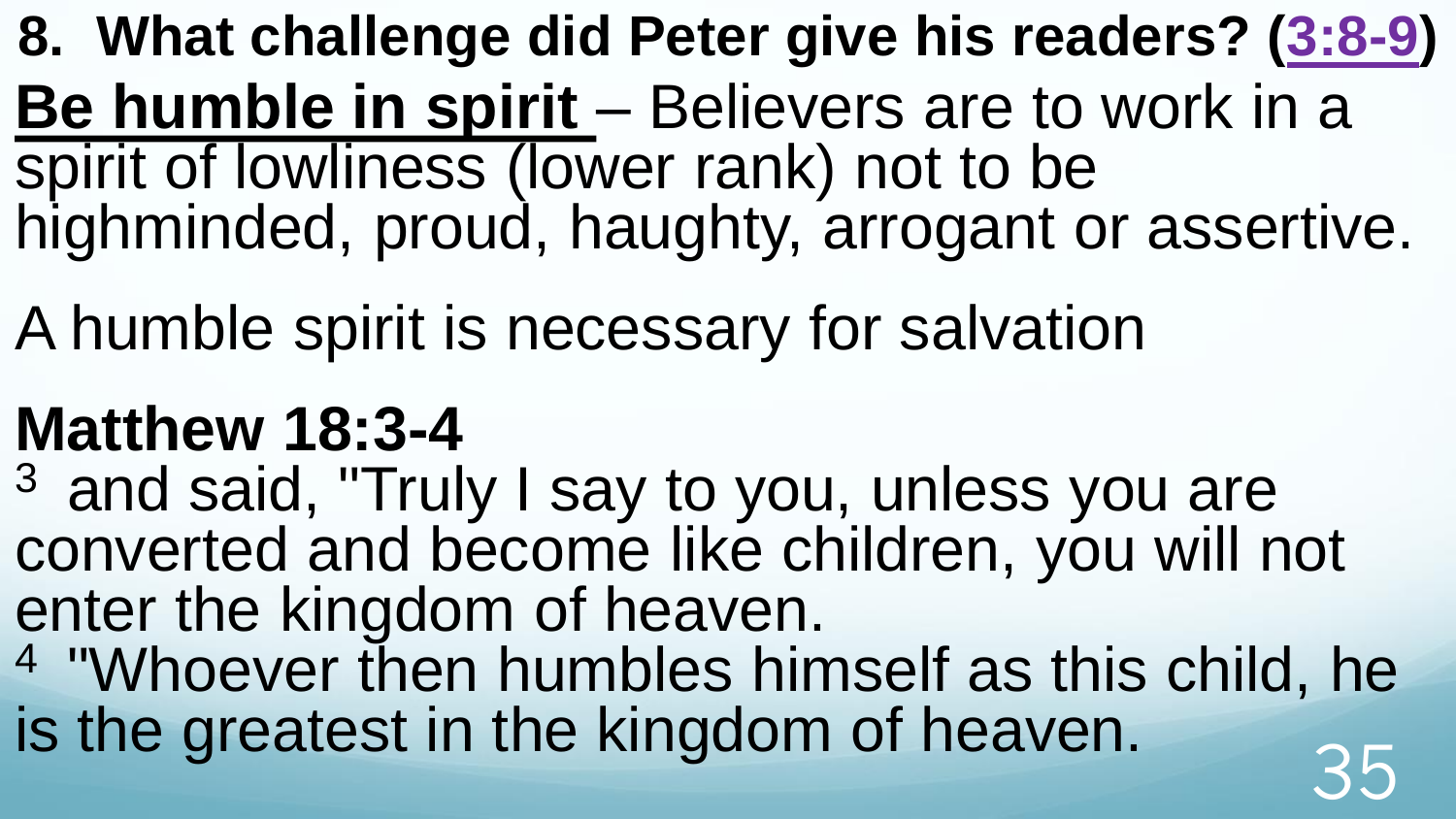**8. What challenge did Peter give his readers? ([3:8-9\)](http://www.crossbooks.com/verse.asp?ref=1Pe+3%3A8-9) Not returning evil for evil or insult for insult**  do not retaliate but bless those who do evil against you.

This is not God's way to react to evil.

### **1 Thessalonians 5:15**

<sup>15</sup> See that no one repays another with evil for evil, but always seek after that which is good for one another and for all people.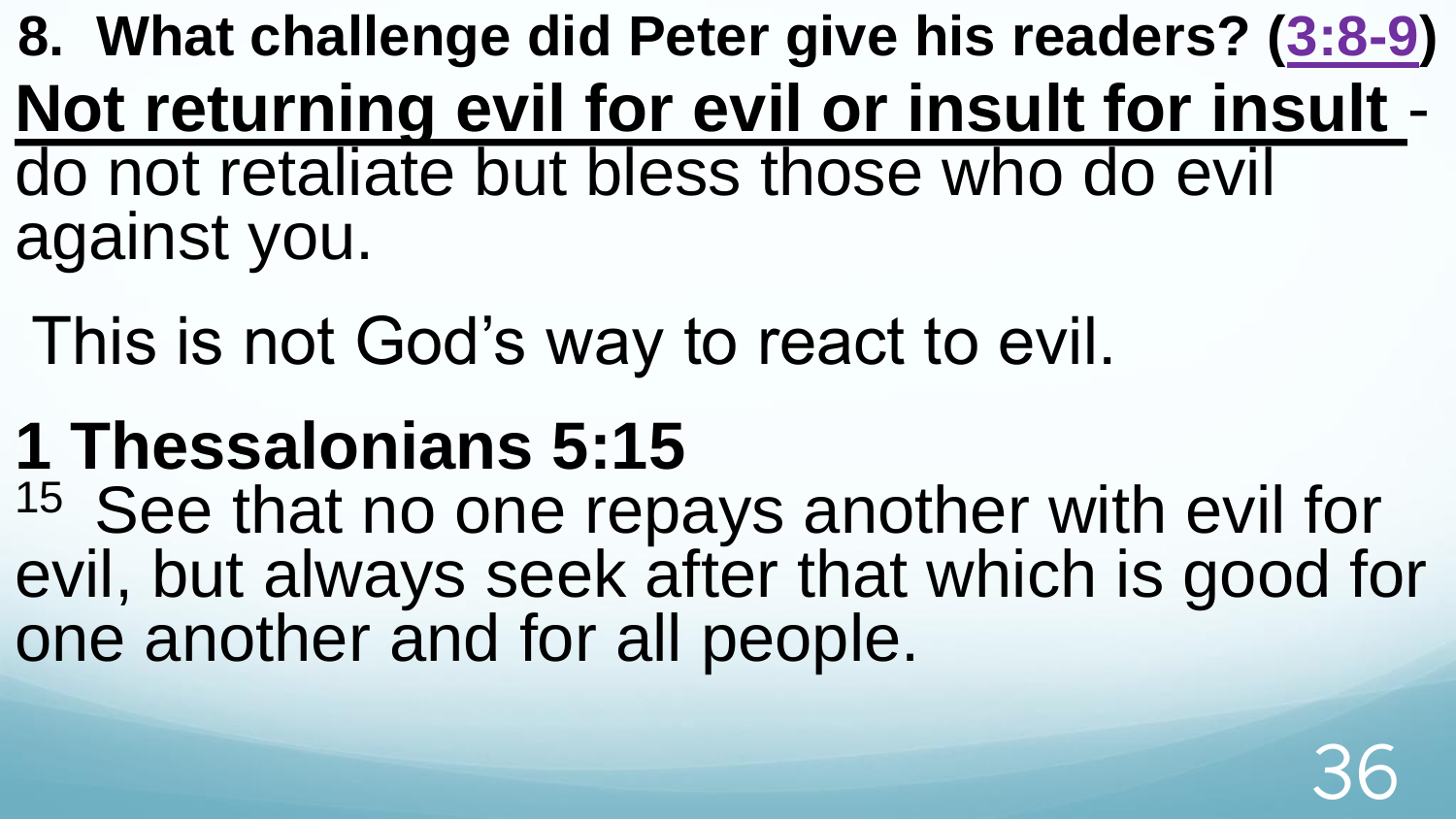**8. What challenge did Peter give his readers? ([3:8-9\)](http://www.crossbooks.com/verse.asp?ref=1Pe+3%3A8-9) Give a blessing** - The believer who blesses those who do evil against him will be greatly rewarded.

### **Matthew 5:44**

<sup>44</sup> "But I say to you, love your enemies and pray for those who persecute you,

# You might inherit a blessing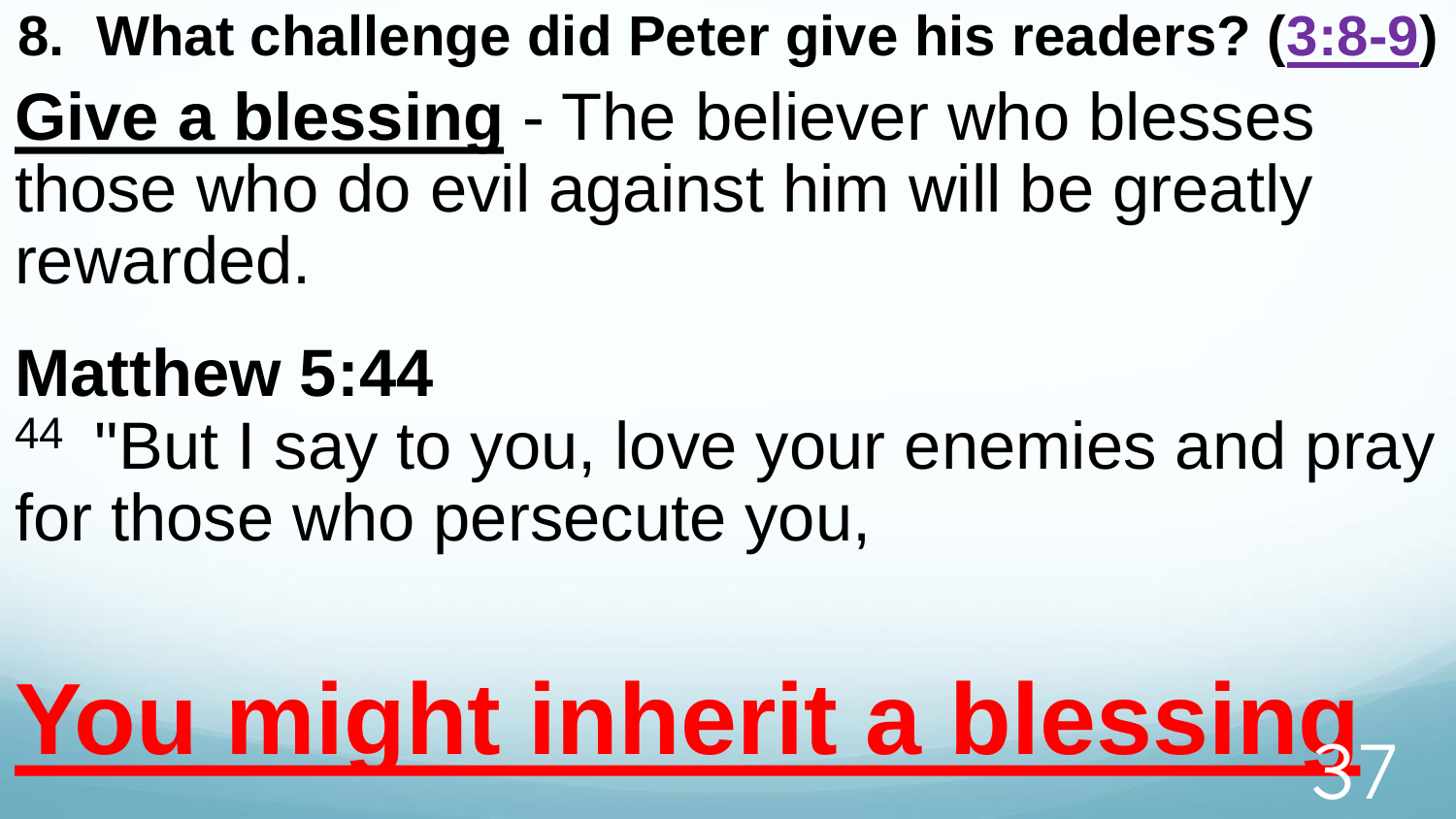**9. What must a person who wants to love life do? [\(3:10-11\)](http://www.crossbooks.com/verse.asp?ref=1Pe+3%3A10-11) 1 Peter 3:10-11**  <sup>10</sup> For, "THE ONE WHO DESIRES LIFE, TO LOVE AND SEE GOOD DAYS, MUST **KEEP HIS TONGUE FROM EVIL** AND **HIS LIPS FROM SPEAKING DECEIT**. 11 "**HE MUST TURN AWAY FROM EVIL** AND **DO GOOD**; HE MUST **SEEK PEACE AND PURSUE IT**.

If you wish to love and enjoy life, the very first thing you must do is <mark>stop your tongue.</mark> 38